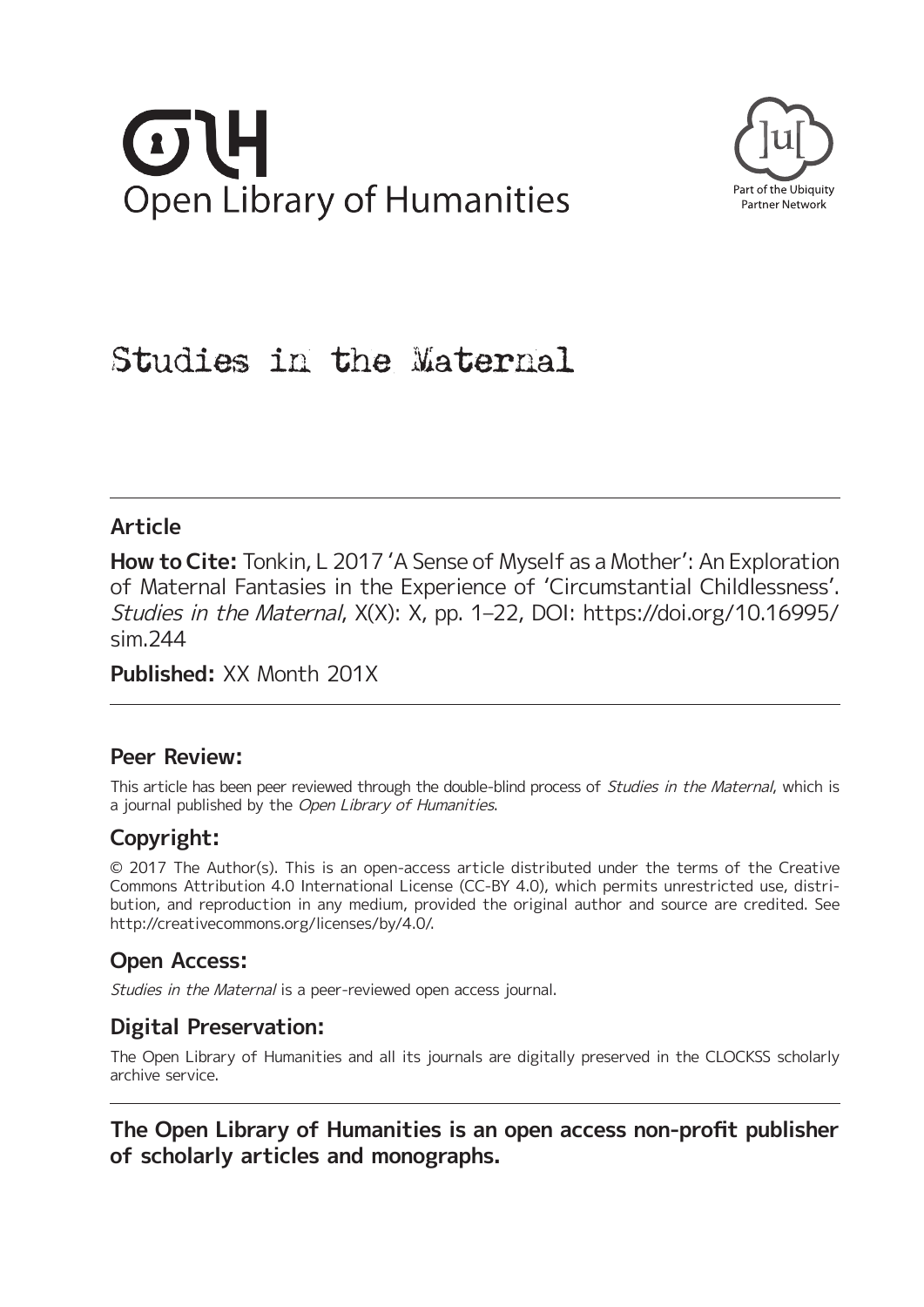Studies in the Maternal

Lois Tonkin ''A Sense of Myself as a Mother': An Exploration of Maternal Fantasies in the Experience of 'Circumstantial Childlessness'' (2017) X(X) Studies in the Maternal X, DOI:<https://doi.org/10.16995/sim.244>

#### **ARTICLE**

## 'A Sense of Myself as a Mother': An Exploration of Maternal Fantasies in the Experience of 'Circumstantial Childlessness'

#### Lois Tonkin

University of Canterbury Christchurch, NZ lois@loistonkin.com

'Circumstantially childless' women (Cannold 2000) are those who have seen themselves as having a biological child or children at some point in their lives, but have come to  $-$  or are approaching  $-$  the end of their reproductive years without giving birth, for primarily social rather than biological reasons. The women who experience this form of childlessness are part of a growing demographic in Western countries, but the experience is not well understood. Using a detailed case example of one participant in a qualitative feminist psychosocial study of the experience of 26 circumstantially childless women in Aotearoa/New Zealand (Tonkin 2014), I draw on Hollway's (2015) work on the development of maternal subjectivity and Ettinger's (2006b) concept of the 'matrixial' to try to make meaning of her apparently non-sensical 'sense of myself as a mother'. I suggest the term 'fantasy mother' as a further dimension of motherhood, as a way to take account of aspects of this experience that appear to cut across available discourses of maternity.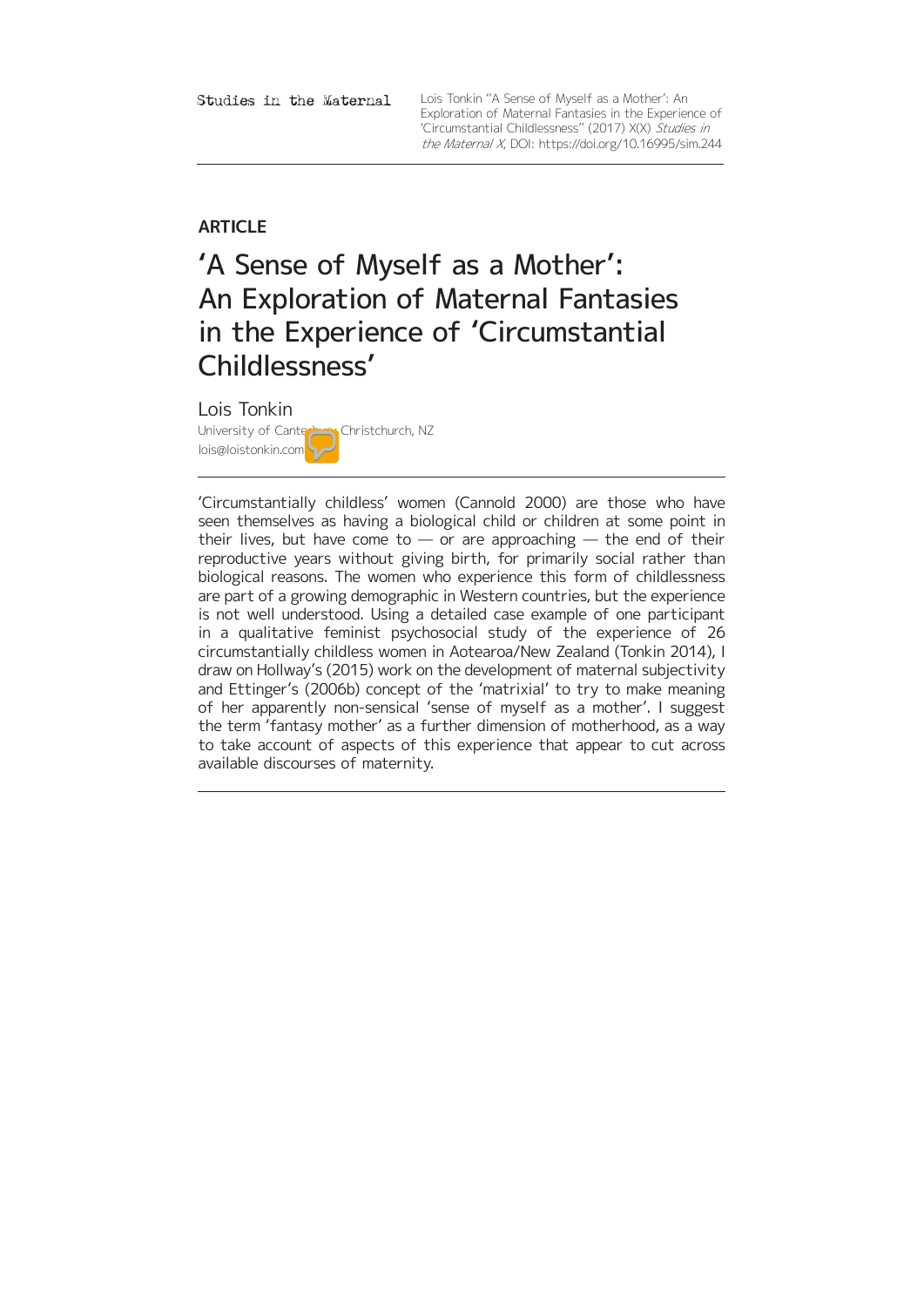#### **Introduction**

'Circumstantially childless' women (Cannold 2000) are those who have seen themselves as having a biological child or children at some point in their lives, but have come to or are approaching the end of their reproductive years without giving birth, primarily for social rather than biological reasons. They are in the unusual but not uncommon — position of being neither 'voluntarily childless' (since they would like to have a child), nor 'involuntarily childless' (since they are, as far as they know, at least initially physically capable of conceiving and bearing a child, although they may be later affected by age-related infertility). It is impossible to establish statistically how many women fall into this specific category of childlessness, since there is no distinction made in official records between those who are childless (or 'childfree') by choice and those who are circumstantially childless, but it does appear to be a growing phenomenon in Western countries (Hadfield *et al*. 2007, McAllister & Clarke 1998). Academic research in the field of infertility generally is neglected (Van Balen and Inhorn 2002, pp. 5–6). In this particular instance of childlessness it is particularly sparse, and the experience is not well understood.

This article draws on a psychoanalytically informed psychosocial study of the experience of circumstantial childlessness in 26 women in Aotearoa/New Zealand (Tonkin 2014). I used semi structured individual and group interviews, and participant-produced drawing to elicit rich, nuanced accounts that were layered across one another in analysis. In general terms the study's purpose was to generate a better understanding of this experience. More specifically, it aimed to conceptualise the relationship between fantasies of maternity and a child, and a sense of loss and adaptation to it, both of which were common threads running through participants' narratives. I have written elsewhere (Tonkin 2012) about the ways in which I conceptualised many of the women in this study as being 'haunted' by these fantasies, and in this article I look more closely at these fantasies, through a focus on excerpts from the narrative of one participant, whom I have called 'Deborah'. My intention is to try to make sense of aspects of Deborah's experience that seem — on face value to be *non*sensical. I read her words through the frames of Hollway's work about the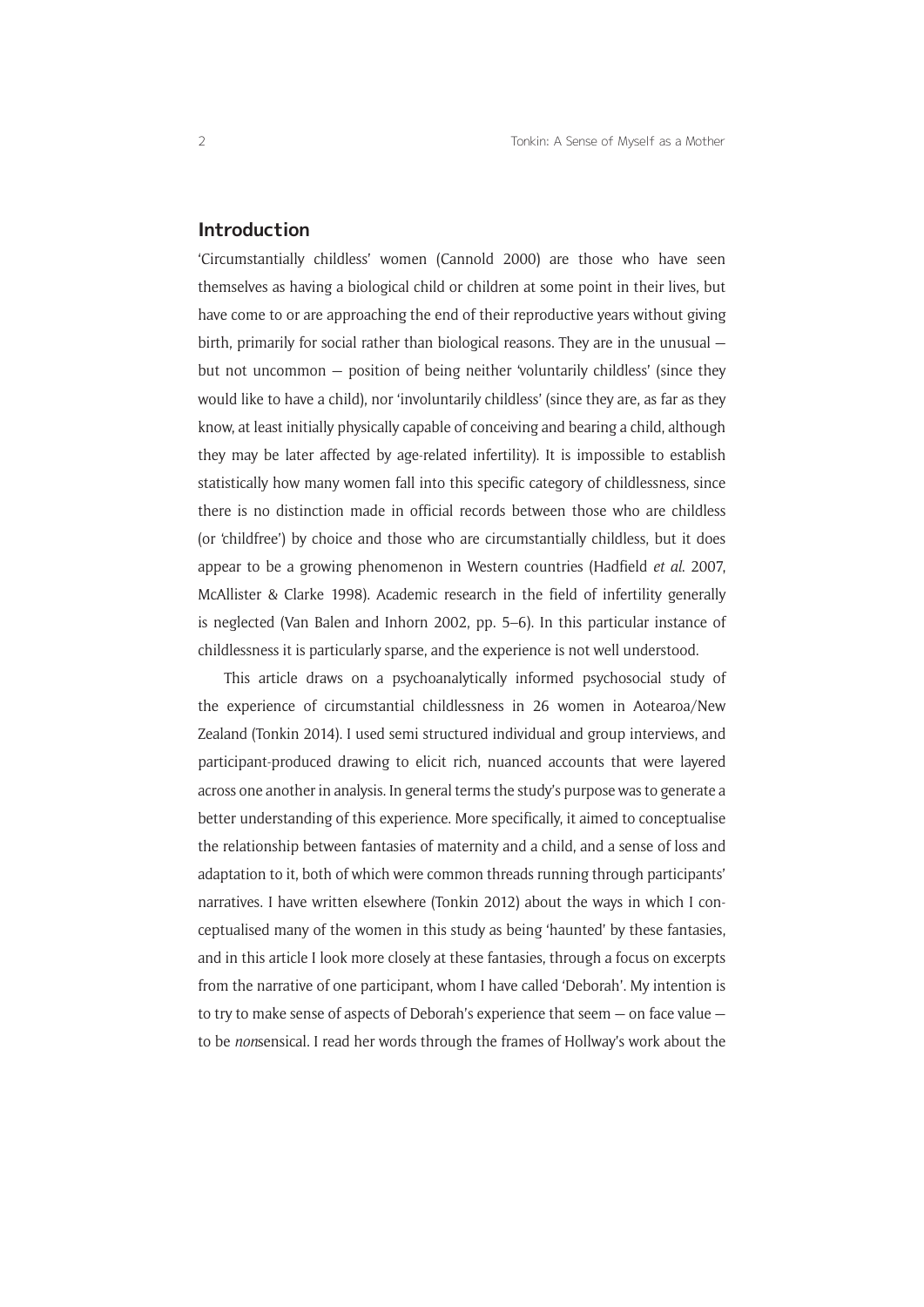development of a maternal subjectivity (Hollway 2015), and of Ettinger's concept of the 'matrixial' (Ettinger 2006b). I conclude by suggesting that 'fantasy mother' may be a dimension of motherhood that has an intense personal reality for circumstantially childless women, even though they have not embodied motherhood, and their 'maternity' is unseen and unrecognised by others in their social worlds.

#### **Elaborating a fantasy of maternity**

At the time of the interview Deborah was 45, and saw the opportunity to have a biological child as something that was no longer possible for her. She spoke of her perception of a rising risk of having a child with disability because, having met in their early 30s, she and her husband were already both in their mid 30s by the time they came to make the decision about children. The primary reason she gave for the choice they had made not to have a child was related to her older sister, whom she described as having 'complex disability'. Deborah been a carer for her sister throughout her childhood, and in the interview she described feeling that on one hand she 'could not do that again' if they had a child with a disability, and on the other that she and her husband had been unwilling for her to become pregnant and have testing for abnormality, because they were 'unable to deny a child life (once that life had begun) for failing to be our view of "perfect"'.

Deborah's response in the extract below was prompted by my question about why making the decision not to have children was difficult for her:

[It was] incredibly difficult. And is still difficult. [...] It was difficult because [pause] um [pause] I think it was difficult because [pause], I think it was difficult because [long pause] I had never [pause], and in a way still haven't, um, relinquished a, sort of [pause] sense of myself as a mother [trembling, quiet voice, crying]. Um [pause], [it's] very hard to describe.

Deborah is a highly articulate woman, whose professional career has trained her to be skilled in using language to express complex ideas. These skills were demonstrated throughout her interview, where she spoke almost entirely with a notable clarity and fluidity, choosing her words very carefully. The tears and faltering hesitations she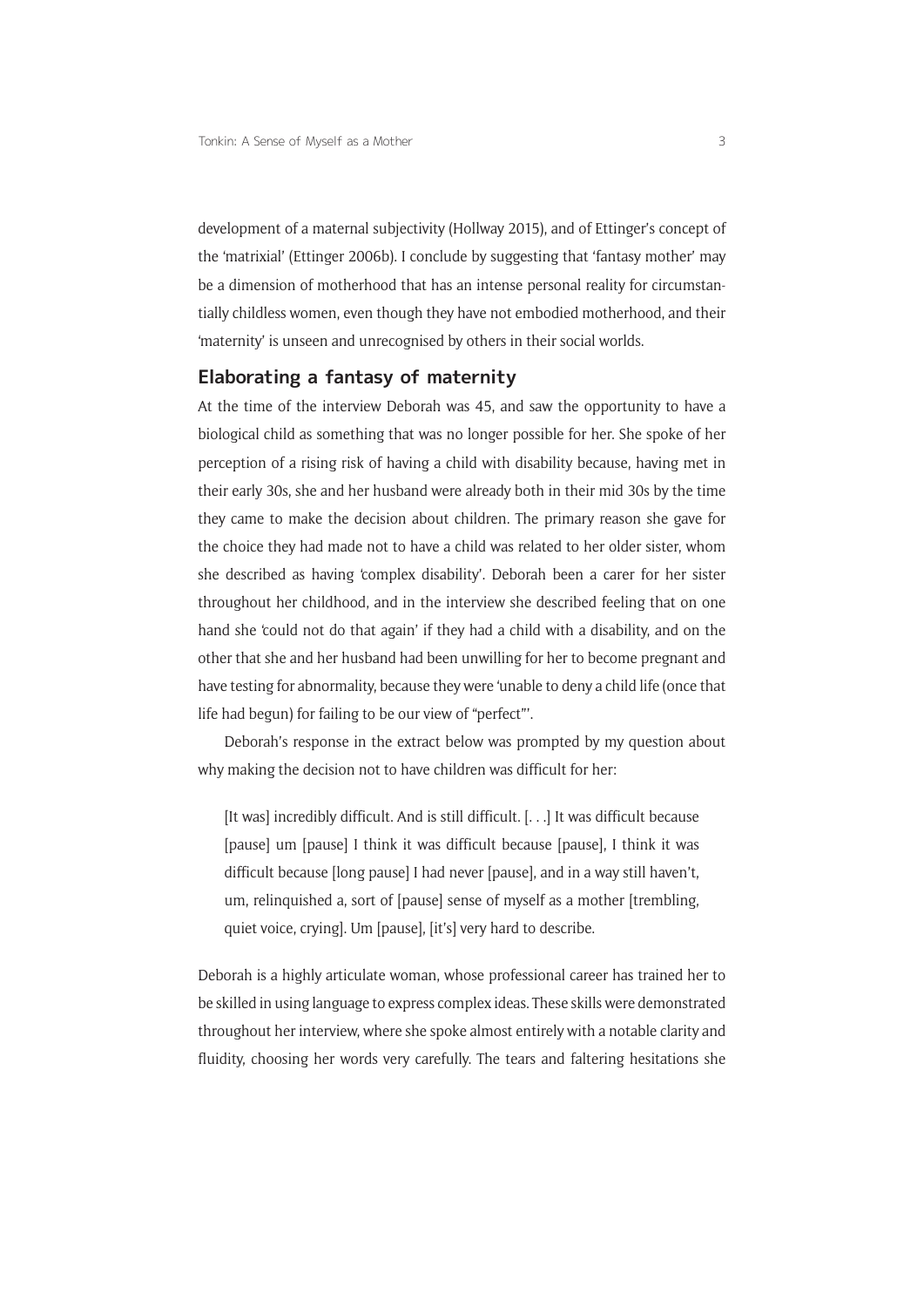made here were a significant exception to her talk in the rest of this interview. My analysis took account of both what is said and what is *not* said, of the tone of speaking, and of what might be indicated in a change in delivery, and these alterations to her delivery provided useful points for analytical scrutiny in themselves (Mazzei & Jackson, 2009). Deborah had spoken a lot about how important her feeling of herself as being 'nurturing' was, and how painful it was that others did not recognise this quality in her. When I asked her why it was hard to decide not to have a baby, why did she not continue in the strong fluid style of speaking she had used throughout the interview and simply say 'it was hard because I am a nurturing person, and it saddens and angers me that I am not recognised as such by others because I am not a mother'? Why did she struggle, and begin to cry, and eventually find the extraordinary phrase 'the sense of myself as a mother'?

I consider Deborah's words in the light of Lisa Baraitser's (2006, p. 22) reflections of being a mother. She writes:

(M)aternity is an experience that I maintain is impossible to anticipate in advance, one that unravels, as it proceeds, and that one is always chasing the tail of, never become expert at, or even competent, and that always eludes our attempts to fully understand it.

If Baraitser is right, and maternity can only be experienced as it is lived, then what *is* this 'sense of myself as a mother' that Deborah experienced *without* becoming a mother; a sense that this otherwise articulate woman struggled to find words for? Her use of a present tense — as opposed to a past perfect one, conditional on her having had a child; the 'sense of how I might have been as a mother' — suggests that in some way Deborah experienced herself to be *already* a mother. Her use of the word 'relinquish' suggested that, since she would not now embody her maternity, she saw herself as needing in some way to abandon a maternal aspect of herself that already existed.

Deborah's 'sense' makes *no* sense logically — she does not have children biologically or socially — but her words were unequivocal, so how might they be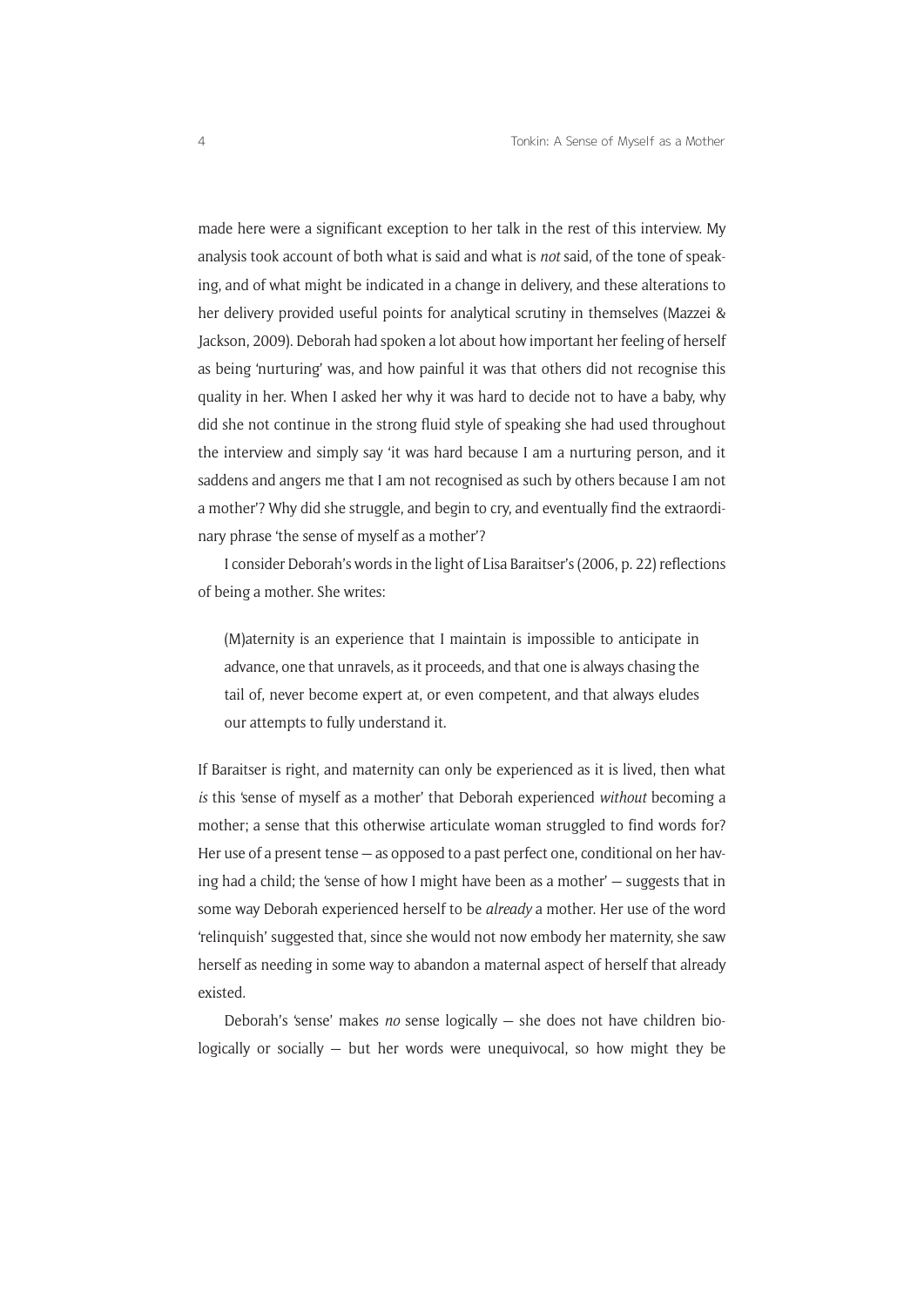interpreted? Quite by accident, I encountered further data that illuminated this question. Some two thirds into the project I wrote a paper (Tonkin 2012) that addressed the 'haunted' quality of the relationships participants had with their fantasy child. I quoted Deborah in it, and since she had requested that I send her anything published out of the research, I sent her a copy of the article. She replied:

I do feel the paper gives voice to something I feel. I read it with gentle tears. I can hear the voices of Alisdair James and Elinor Elizabeth too, as though they are 'down the back' (the term we used at home when I was a child to mean playing on the farm somewhere distant from the house but never far enough away we couldn't hear the cowbell signalling it was time to come home for a meal or some other reason). We didn't ever name my ghost children in the interview; like other women I do name my unborn children too.

Deborah's response said a lot about the nature of the 'absent presence' of her fantasy children in her life. These children whose voices she 'hears' had names that appeared to be carefully chosen, but in giving permission for me to use them, Deborah explained that they would not be identifiable since they 'are personal to me (no one else, not even my husband, knows them)', highlighting the very private, often secret nature of these relationships. She added:

(I)n some ways using the names gives my 'down the back' children a validity or reality I'm pleased to gift them (and myself). [. . .] I realise that I continue to 'mother' Alisdair and Elinor because I give them life in my head. As I age I seem to think of them less often but some events certainly bring them back into a 'ghostly' (in the sense of 'hazy') focus–and interestingly it is more their voices than a visual picture of them.

For Deborah, my use of the names of her 'unborn children' gave a 'validity or reality' that they had previously lacked when they existed only in the privacy of her imagination; it suggests that for her, these imagined children who *already* had an existence 'in my head' were called into a *further* existence as part of the social world by my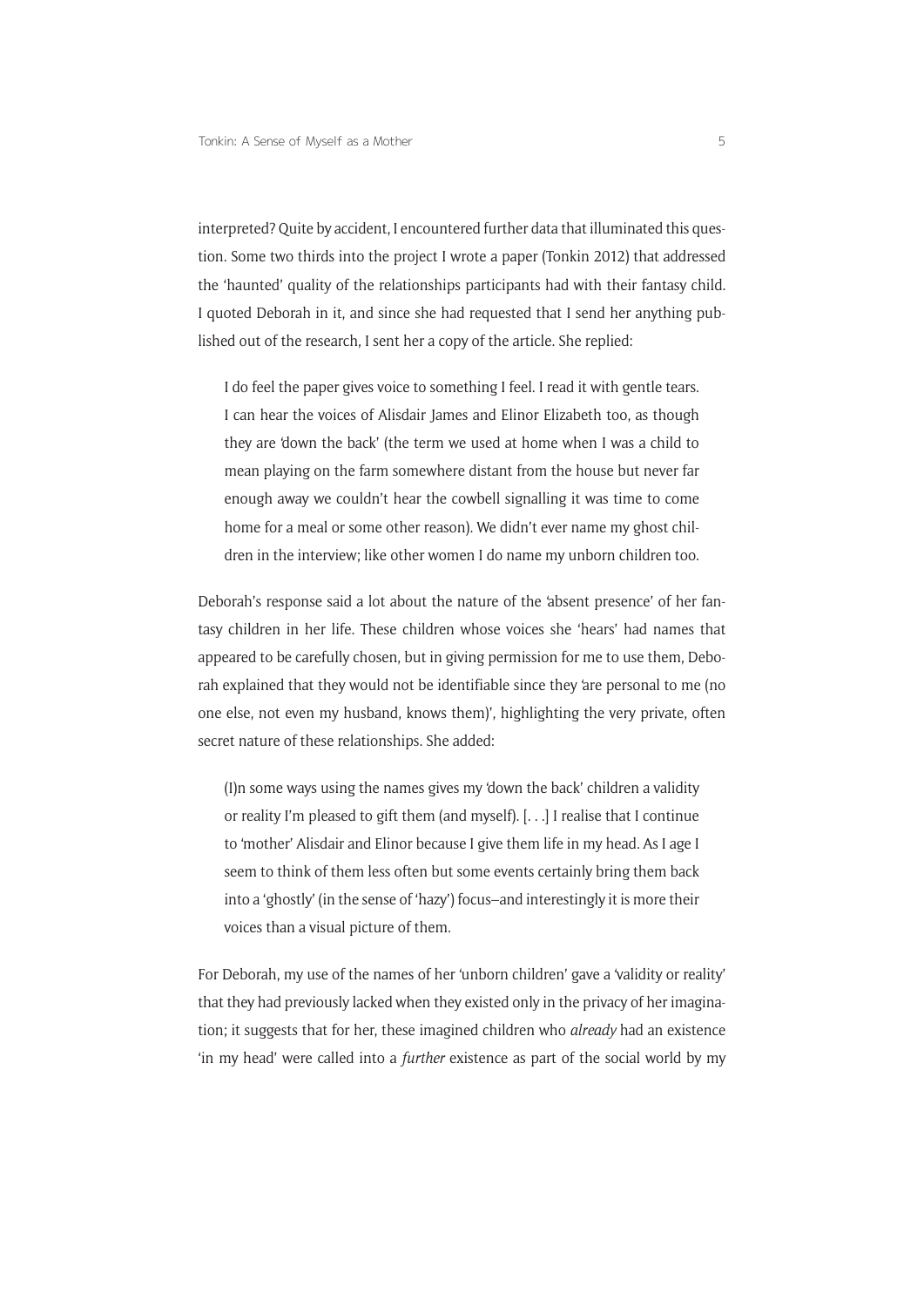naming them in my work. Perceiving this as a 'gift' that she and I could give them is reminiscent of the idea of 'giving birth', and she underlined this by speaking of giving them life. Although she could not give these imagined children life through giving physical birth to them as embodied infants, she nevertheless appeared to understand herself to have given them a continuing life by creating them in fantasy, and maintaining their existence in her thoughts. She saw it as a gift to them to make them more real in this way, and to herself to honour the maternal subjectivity she claimed in continuing to 'mother them'. Although she was 'childless', Deborah perceived herself to be in some *sense* a mother with a relationship to the children of her fantasy.

Her use of the words 'down the back' elaborated this fantasy powerfully in several ways. She positioned her fantasy children within her broader family through reference to a term whose relevance and meaning everyone in her family would apparently understand. In this way, she highlighted the existence of the children within her own locus of belonging in her family of origin; for her they were part of her family culture. The term suggests that for Deborah, even if others in her family did not know of the 'existence' of Alisdair and Elinor, her fantasy children were not only hers, but also members of her wider family; for her they too had a claim on the meanings of 'down the back' for that family, just as her embodied nieces or nephews do, even if no one else in the family knew of their existence.

'Down the back' gave a sense of 'where' they 'are' spatially for Deborah; it is a term that evoked a place that was always intimately connected to 'home' and to the day-to-day events of the family, and yet at the same time was distant and unseen (though within earshot). One senses that in Deborah's family, 'down the back' was a place where the children were understood to be mostly happily and safely engaged in playing together while their parents were busy with the other parts of their lives. In envisaging her fantasy children in this place, Deborah elaborated her 'sense' of how her children 'exist' in relationship to her; co-existent with her life, unseen, but 'heard', distant but safely within the bounds of the intimacies and sense of belonging of 'at home'.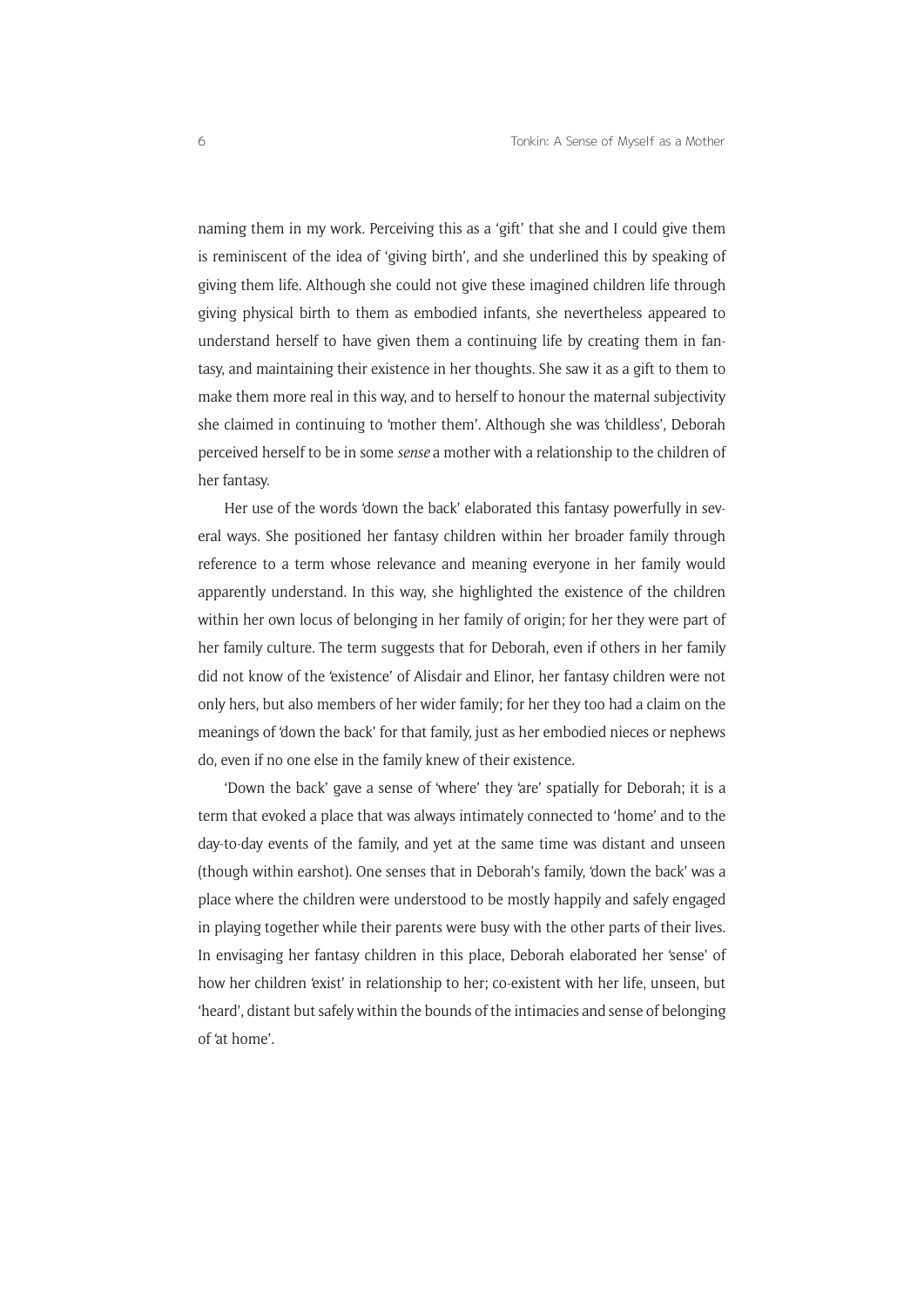#### **The transition to motherhood**

How might the development of this apparently nonsensical 'sense of myself as a mother' be understood theoretically? The transition to motherhood is often discussed as a process that begins at conception, and continues as a woman moves through her pregnancy, anticipates the birth of her baby, and accommodates the huge physical, psychological and social changes that being a new mother creates (Miller 2005, Thomson *et al* 2011). Part of that adjustment, after the birth, is coming to terms with the embodied reality of motherhood and her baby — although of course they have been embodied in a different way throughout the pregnancy — and accommodating the distance between them and the fantasies of maternity and a child that have developed. This is not to imply that embodied 'reality' takes the place of fantasy after the birth of a child, because fantasy continues to permeate the ways a woman takes up a maternal subjectivity. When women do not go on to have a child, their maternal fantasies have the potential to continue unchecked by the embodied realities of a child or motherhood. This works both ways, since women who do go on to have a child and find the experience difficult may fantasize (perhaps in Winnicott's (1971) sense of 'fantasying') about how life might have been if they had *not* had a child; a fantasy that may play itself out in their daughters' ambivalent maternal fantasies.

In this view of the development of a maternal subjectivity, 'being' a mother hinges on the embodiment of a child and, to a lesser extent, the embodied practices of caring for him or her. This defining factor is a little blurry — is one a mother if one's only baby has died, or if one is an adopting or surrogate mother with no further contact after birth, for example? — but the reality of a baby's embodiment is still the key factor, even if the definition of 'motherhood' is extended beyond 'biological' mother to encompass "genetic, gestational, and carer" mothers, as Welldon (2006) has done.

There is no space in these framings of 'mother' for Deborah's "sense of myself as a mother". It only makes sense if I step beyond these four dimensions of maternity to foreground the role of conscious and unconscious fantasy in the development of maternal subjectivity, and suggest 'fantasy mother' as a further dimension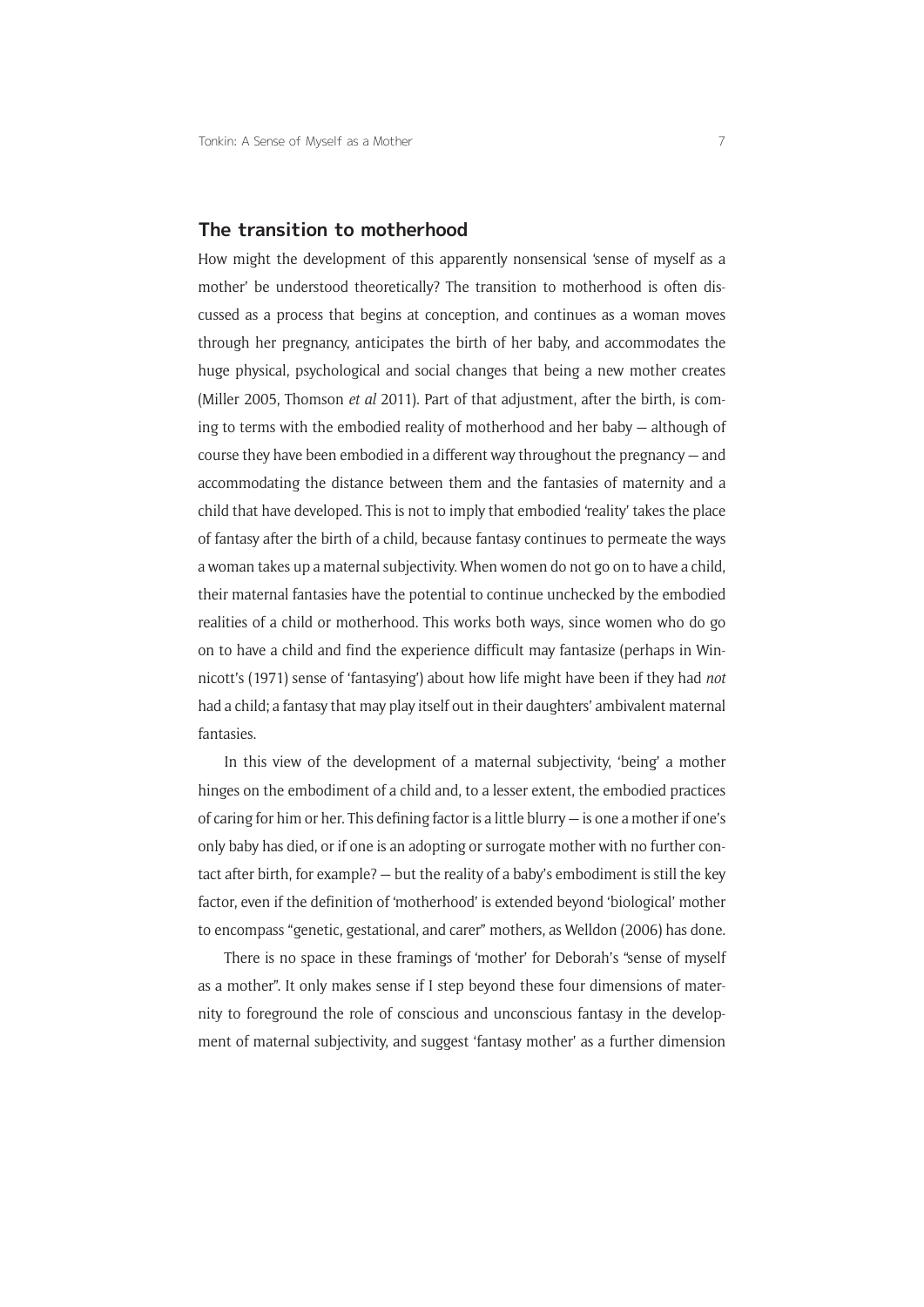of motherhood. In the section that follows I discuss Hollway's work on the development of a maternal subjectivity and Ettinger's concept of the matrixial to suggest some theoretical underpinnings for this proposal.

#### **Intersubjectivity, and archaic re-membering**

In her psychosocial study of identity development in new mothers, Hollway (2015, 2006) drew on Winnicott's (1958) emphasis on the dynamic interplay between mothers and their children, and the mutual identity development that occurred through this. Winnicott theorized that the infant first begins to develop and organize its sense of self within the psyche-soma of its mother, intersubjectively. Hollway argued that a new mother identifies both with her baby *and* her mother through the 'vestigial experience' (Hollway 2006, p. 65) of her own infantile and child state in relationship with her mother, even though as an adult she has separated to a greater or lesser extent and developed differentiation from her as she grew. She writes that becoming a mother positions women as a 'generational pivot' because they are able to draw on 'memories' of this process in their own infanthood and in this identification, 'both with their mothers (as babies) and their babies (as mothers)' (Hollway 2009, p. 4). Of this process Stern (1999, p. 181) writes:

(T)he mother's stored memories or memorial fragments (. . .) include both sides of her interaction  $( \ldots )$  with her own mother when she was young: the parts that she experienced directly as a baby, while interacting with her mother, and the part of her mother's experience of interacting with her that she experienced empathically (via imitation and primary identification).

Raphael-Leff (2009, p. 2) provides a clue to the some of the possible mechanisms of this process when she writes that as a mother of a new baby a woman is pulled back in memory and fantasy because of her prolonged exposure to her baby's 'raw feelings' and her 'unremitting contact with the smell and feel of primal substances (amniotic fluid, lochia, colostrum, urine, faeces, breast milk, mucus, posset etc) implicitly absorbed from the mother's own archaic carer's childbearing body'.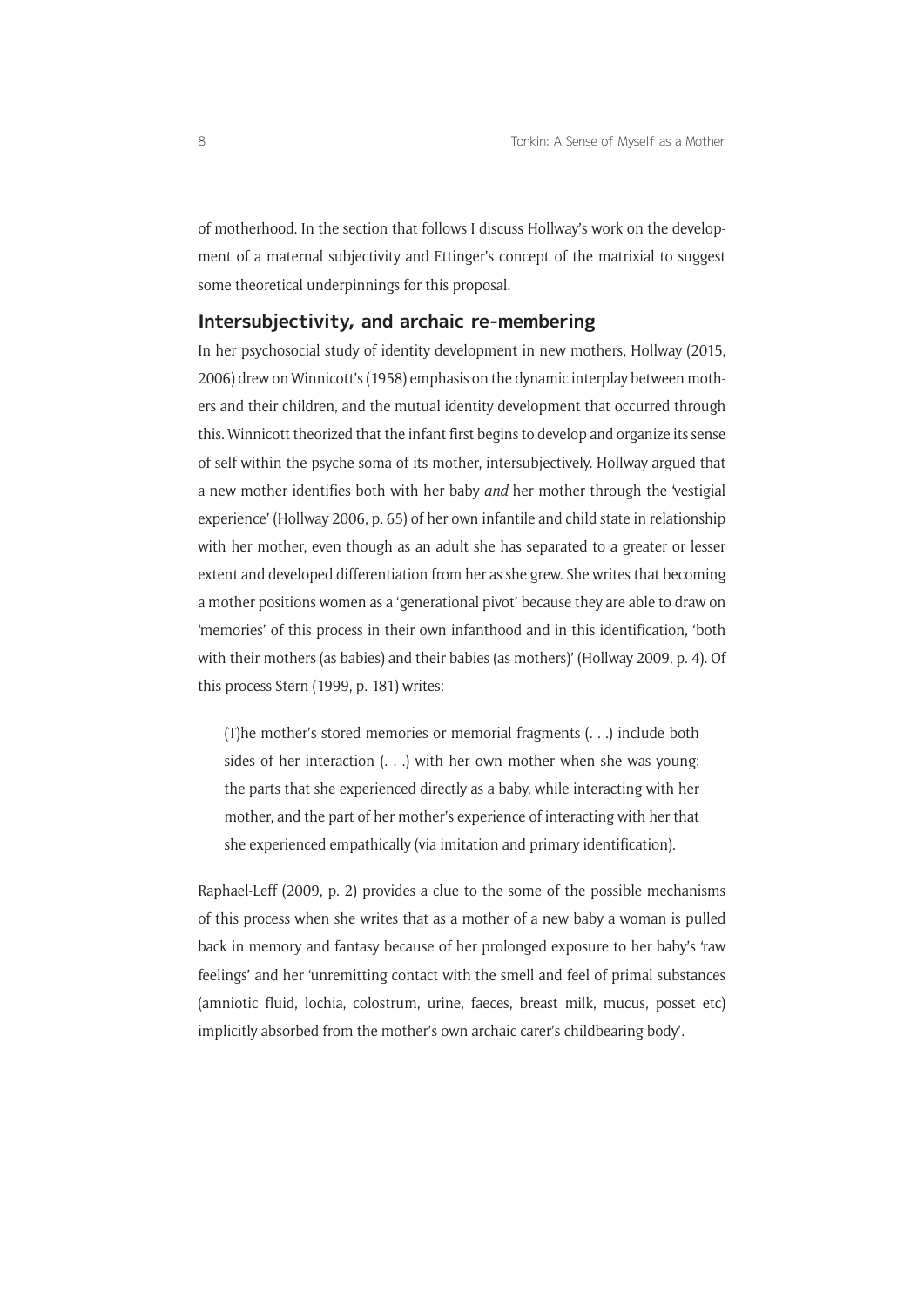I use the word 'memory' in a particular sense here. Stone (2012, p. 6) distinguishes between 'explicit' remembering which is 'mediated by language and the categories it encodes, and by the publicly shared map of time and space', and the 'bodily, habitual, emotional remembering' that is archaic and preverbal; what Klein (1959/1975, p. 180) called 'having memories in feelings'. The latter are not experienced as memories but rather 'consist of schemata for behaviour or for certain patterns of emotional reaction to given kinds of situation', and are re-membered and reproduced in the corporeality of relationships with others; through the raw and visceral' experience of a mother's constant bodily closeness to her baby as Raphael-Leff has suggested, for example (Stone 2012, p. 5). Stone writes that in this re-membering as a mother in relation to her baby, a woman is 'drawn back to re-inhabit her earlier position *as* one who reciprocates, mimics, and reproduces her own mother's behaviour' (2012, p. 11, italics in original).

The narratives of the circumstantially childless women in my study lead me to suggest that women who have not yet had children are also positioned as a generational pivot in the way Hollway discusses, although perhaps not as vividly, since they are not immersed in the living viscerality in the same way as Stone's words invoke. Perhaps many women's maternal fantasies are largely unconscious for many years both in the sense of being in part constituted of archaic memories and therefore unavailable, and also of being not accessed in conscious thought, in a way I would describe as dormant — until they are ignited in some way. This ignition has usually been understood to be linked to a re-immersion in the viscerality of maternal body relations as a new mother that Stone and Raphael-Leff describe. Stone argues that in the usual course of their adult lives today — as opposed to a former time or in other places where people might have more ongoing contact with babies as part of their everyday lives in families and communities — the relational and corporeal aspect of these early 'memories' are usually dormant because our adult contexts seldom evoke it. The research materials in my study suggest that, while the intensity of these 'memories' evoked by the embodied relationship that a mother has to her newborn baby may not have been experienced, *other* experiences in her life such as sisters or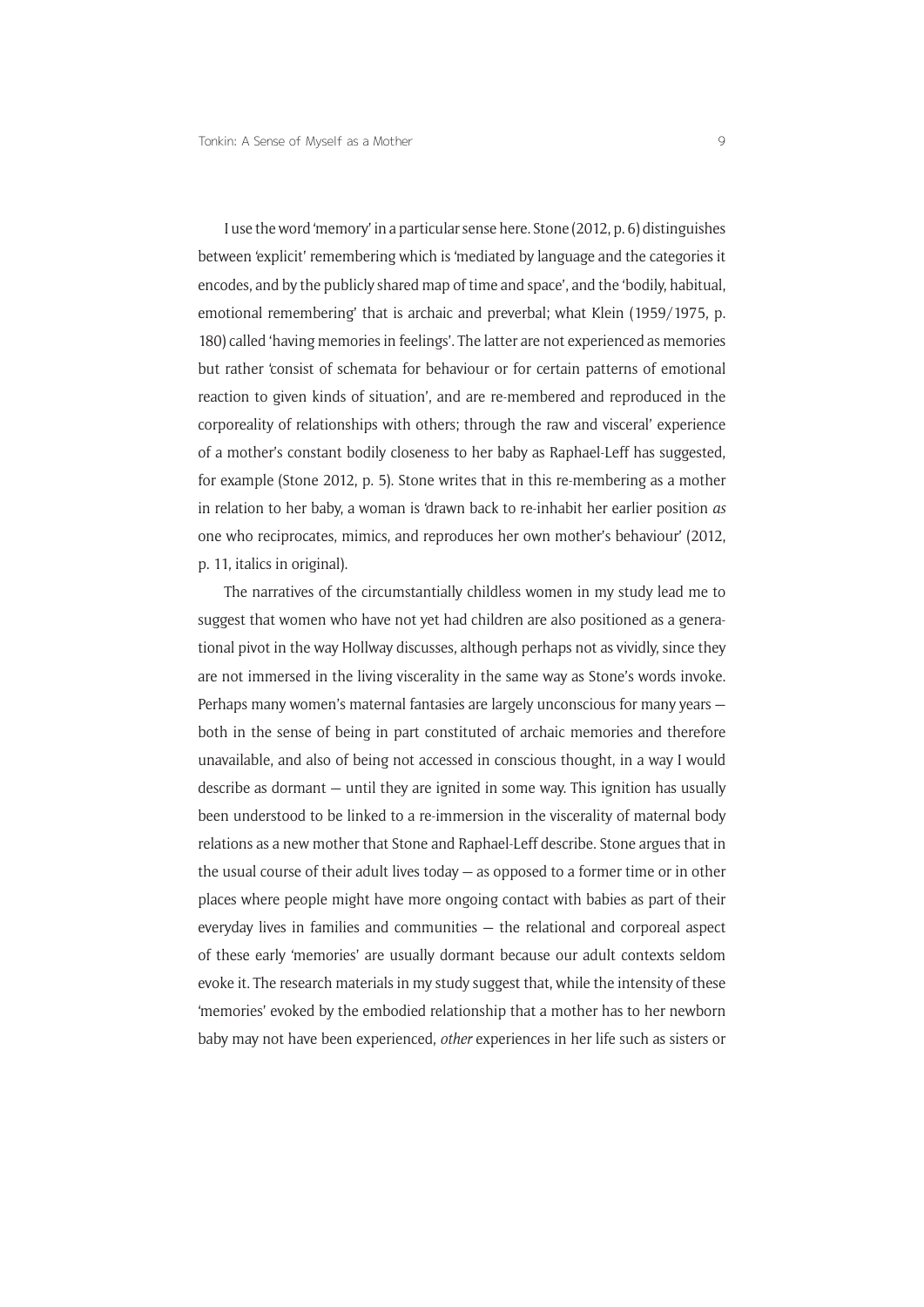close friends having a baby, their own contact with babies and small children, or a brief experience of a pregnancy that is miscarried or terminated may quicken the archaic memories of her early time with her own mother.

In Deborah's case, it seems a number of factors — her growing awareness that she had veered unthinkingly off the 'imagined pathway' she thought her life would take, her peers starting to make families, and her fertility running out — may have been the trigger that moved her childhood maternal fantasies to a 'place' where she would explore them consciously. As a child, she 'never doubted' that she would have children. She had envisioned a trajectory whereby she left New Zealand to spend some time working in the UK before returning to meet a partner and have a family. Once in the UK however, she found herself enjoying life enormously. The time away extended beyond her 20s, and the usual two year 'OE' (overseas experience) that many young New Zealanders take. In her early 30s she was still living and working in London, but her circle of friends was beginning to break up, marry and have children. She described a time of feeling 'very unsettled and uncomfortable', decided to return to NZ, and within two years had met and married her husband. It was at this point — now in her mid 30s — that they had made the 'very difficult' decision not to have a child because of the risk of disability.

#### **Trans-subjectivity and the 'matrixial borderspace'**

A second theoretical resource that adds a further dimension to Deborah's 'sense of myself as a mother' and the maternal fantasies it entails is Ettinger's (2006a, 2006b) concept of the 'matrixial borderspace'; a 'space' Ettinger sees as a 'prototype' of Winnicott's 'transitional space' (Lichtenberg-Ettinger 1997, p. 392).

Winnicott and other post-Kleinian object relations theorists built on Klein's theorization of the series of relationships between the baby and the maternal body as part-objects to push the origins and development of subjectivity back to the archaic field of intersubjective relations and events between infants and their carers (usually understood to be the mother) in the early months of a baby's life. These accounts generally begin with the rupture of the baby's separation from its mother at the trauma of birth (Pollock 2009), followed by further individualization via weaning,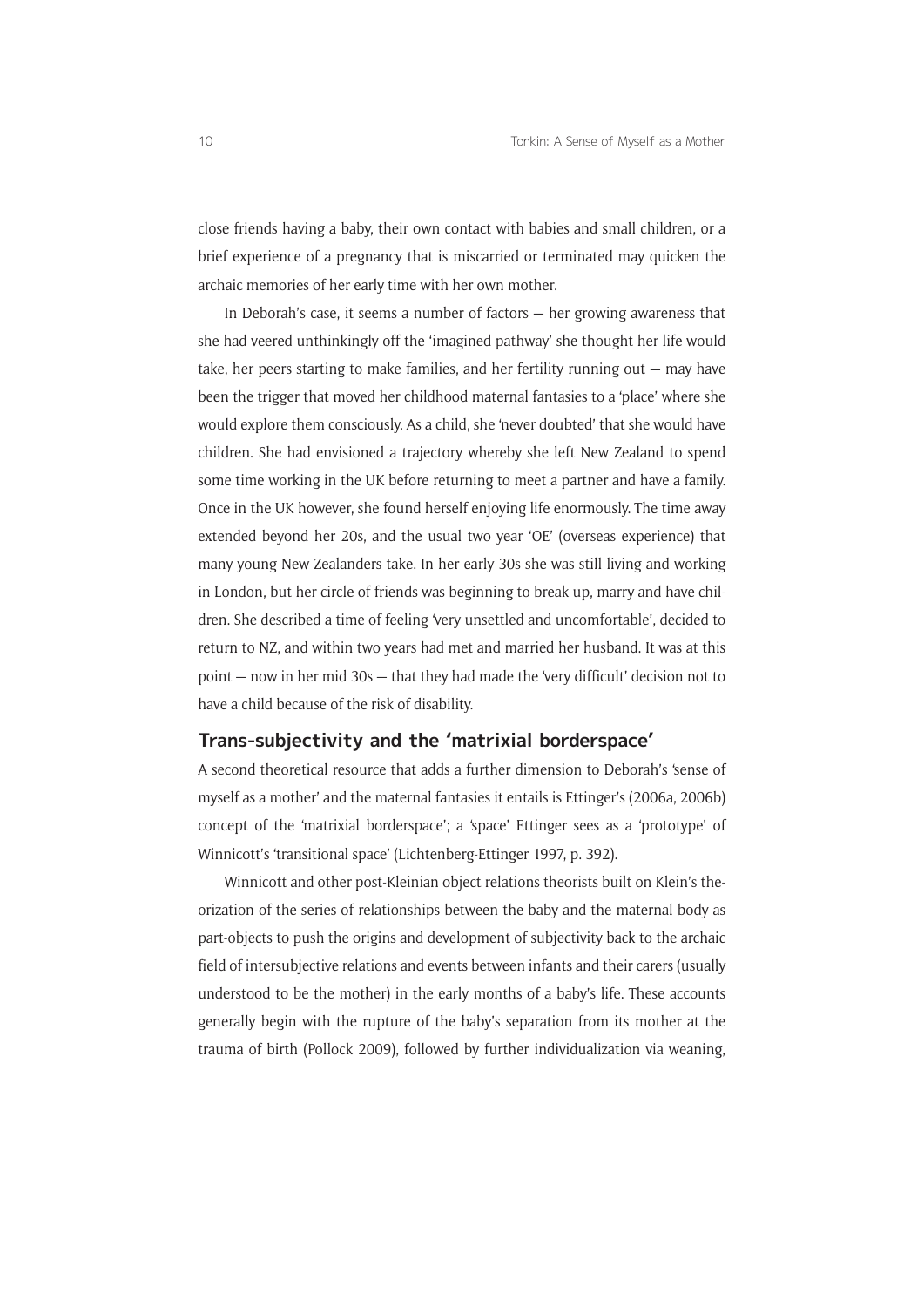motor development, language acquisition and so forth. In Ettinger's terms this is the binary 'phallic mode' that underpins dominant psychoanalytic (and popular) assumptions of human subjectivity and relationships. In these accounts the maternal body is primarily interpreted as a background or container that an individual is required to leave in order to become a self (Stone 2012).

In her concept of the 'matrixial borderspace' Ettinger reframes the maternal by extending this psychoanalytic paradigm back further still, to a prenatal, prematernal 'trans-subjectivity' (Pollock 2006, p. 14) between a mother and her child; that is, to gestation and the psychic and bodily experience of pregnancy (Boyne, 2004). Here subjectivity is conceived of as a stratum of primordial *encounter* between subjectivities-to-be that are not known to one another, and yet 'recognize' each other and develop in relation to one another. Hollway (2012a, p. 550) notes that the metaphor of a stratum that Ettinger engages 'provides the insight that the trans-subjective is overlaid but also that it remains the bedrock of subjectivity'. Ettinger refers to this original stratum as the 'matrix', and she looks to the encounter of pregnancy as the pattern for an alternative form of relationship which precedes and runs *alongside* (rather than instead of) the phallic mode in individuals' day-to-day lives; a prototype for other human situations and processes in which the non-I is not an intruder but a partner in difference, a dimension of subjectivity that is 'several, joint-in-separateness, distant-in-proximity' (Pollock 2006, p. 28).

Ettinger's proposal that aspects of the uterine experience continue to weave together with those that come about through a subject's experience *after* birth is grounded in feminist critiques of the notion that separation from the mother is necessary in order for a subject to become an independent and autonomous subject. The understanding of an ongoing porosity between individuals on which this transsubjective 'memory' might be based is in marked contrast to the binaries implicit in the phallic mode. Her trans-subjective concepts of matrixial border linking and border spacing move beyond notions of 'identification' and 'disidentification' to one of a shared matrixial space in which the subject-becoming-a-mother and the subjectbecoming-a-child modify one another.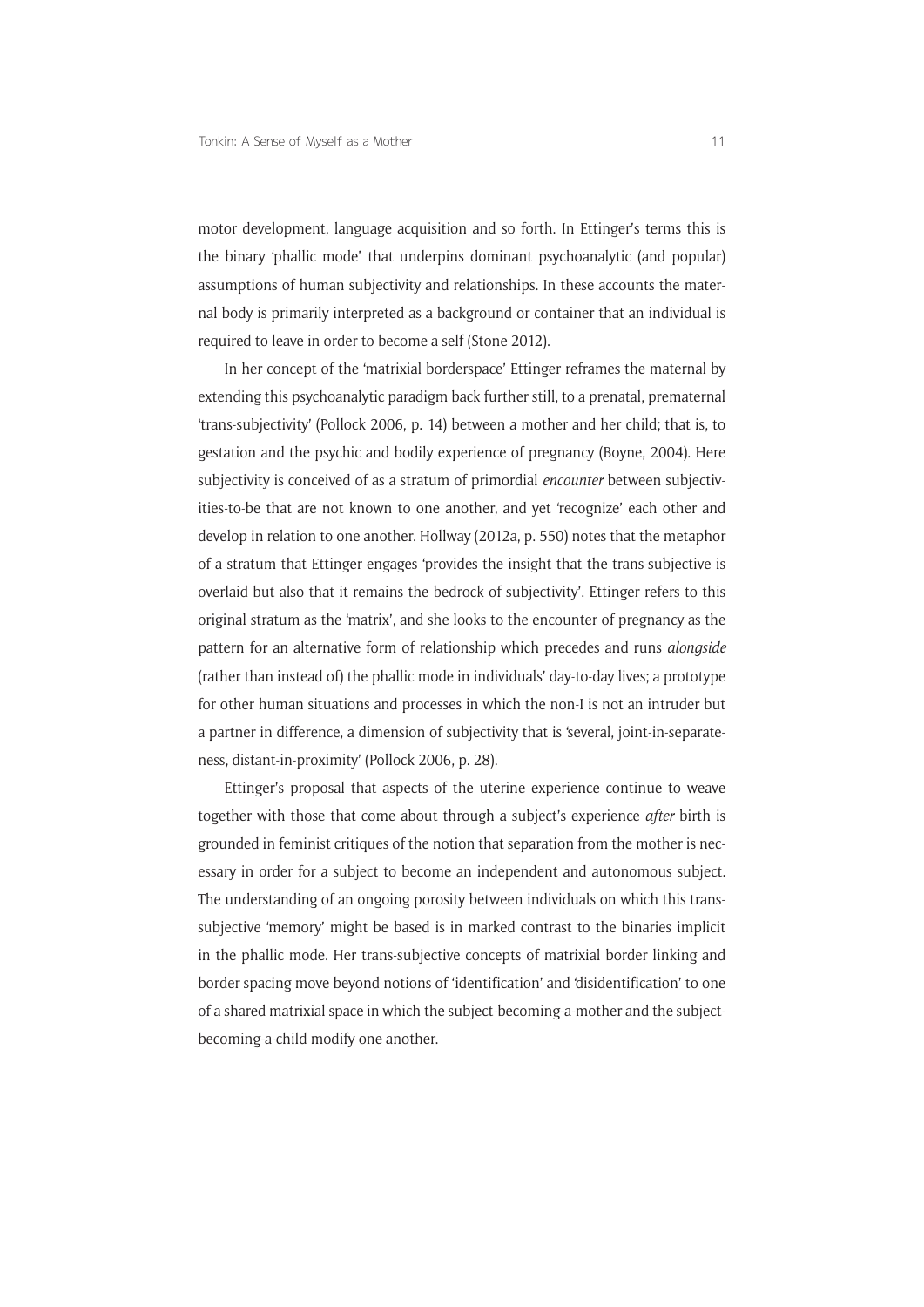As I have noted, Ettinger proposes that this originary trans-subjective matrixial stratum does not disappear at birth, but rather is accompanied by other strata which are to do with partial separation and increasing individuation, alongside which it co-exists after birth; in Ettinger's words 'it accompanies the phallic subjectivity all along its voyage' (2004, p. 78), and matrixial processes continue throughout life. She uses the notion of a 'sense' herself when she writes that 'a retroactive matrixial *'*sense' may reach its archaic roots in relations with the other' (2009, p. 393). This creates the possibility of identifying events and contexts in a woman's life that contain traces of a maternal subjectivity where 'the split [with the mother] collapses, yet difference is maintained' (Ettinger 2006a, pp.196–197). From a matrixial perspective then, traces of the archaic trans-subjective relationship a woman has with her mother exist *alongside* those of the later intersubjective relationship that develops as the daughter grows, and permeate the fantasy dimension of the relational positions that each woman develops.

In this light, the 'ignition' of their fantasies of maternity that I have suggested these participants experienced might be understood to have brought the transsubjective stratum closer to the 'surface' of their conscious awareness (Hollway 2012b). A number of other participants used the term 'a sense of' to capture their experience of the *'isness'* of their fantasy child or maternity, as Deborah did. It may be that her 'sense of myself as a mother' is grounded not simply in an *imagining* of what it might be to be a mother, but rather in an archaic embodied experience of her porous transsubjective relationship with her mother in the late uterine period, *as well as* in the later relationship with her mother, her sister, and other people and resources in her social world in the period after her birth and throughout her childhood.

#### **Untangling 'mother', 'nurturing', and 'maternal'**

Those social resources include the complex ways in which 'mother', 'nurture' and 'maternal' have been tangled and often conflated in the discourses around women and motherhood in which Deborah would have been immersed as she grew up. As we talked in the interview, she drew on these resources as she tried to make her own meaning of the experience she had struggled to articulate. Her response in the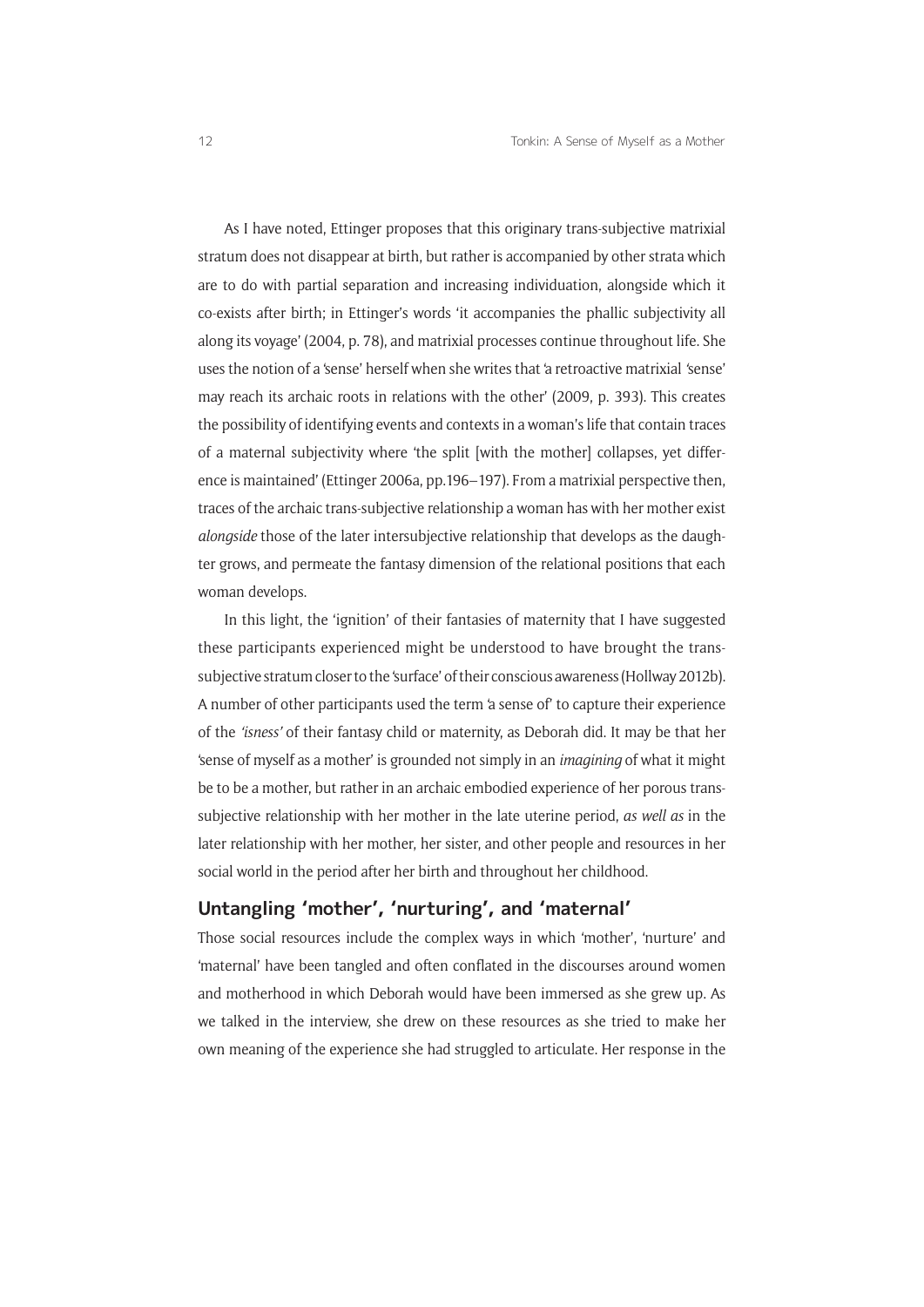extract I quoted earlier was prompted by a question about why the decision not to have children that she and her husband had made was difficult for her. She went on:

I guess [pause] you know, for example, in my job at the, in my job at the moment as [position], one of the things that I do, um, as part of my job, and I love, is mentoring of, and supervision of [a set of people]. And [pause] in some ways, some of the life skills, personal skills that I apply in those relationships—I mean these are not parental relationships [laughs], it's entirely inappropriate that they should be—um, and yet there are some skills, some attributes of myself, that I *use* in those relationships, um, or make available in those relationships, that would also be available and used within a mothering, or a parenting type of relationship. And [pause] I think that, um [pause] and strangely, you know, whether it's in a relationship with a pet [laughs], or a relationship with a spouse, or a relationship with a sibling, or a relationship with a niece or nephew, [. . .] somehow there are elements of myself, in each of those relationships that [pause] that are, that parts of those things are a sort of a parenting, nurturing sort of part of me. And so it's a tension, I think, between, you know, if you're not a *mother* — you don't have biological children — then you're not maternal, or you're not nurturing, or you're not something.

Writing of the matrixial Pollock (2009, p. 7) asks, '(W)here is *maternal* subjectivity, and is it confined to a *maternal* subject? Is it singular?' Deborah's words suggest that she had understood and identified the notions of 'nurturing' and being 'maternal' as 'elements' of herself that constituted the sense of herself as a mother. Excluded from identification with the subjectivity of 'mother' because she had not had children, Deborah had decoupled 'nurturing' from 'biological mother' by identifying other relationships in her life in which she embodied 'nurturing'. In doing so she distinguished between being a *mother* and being '*maternal*'. Rather than understanding those "those parts of me [that] exist, and are used, and are valued" as something she had not developed because she had not become a mother, she had become engaged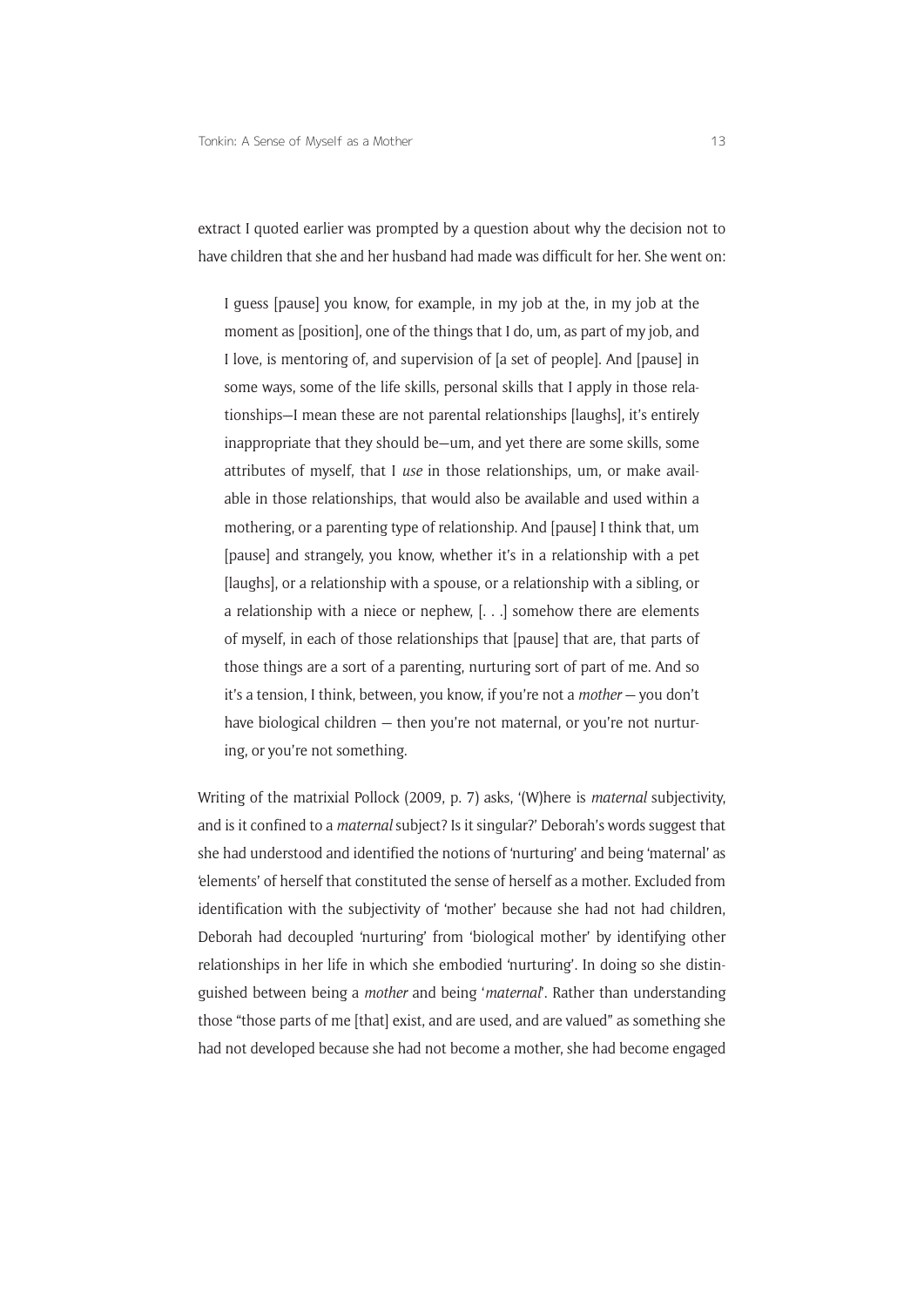in a process of mining her maternal fantasies for the aspects of 'mother' that she recognised in herself, and in embodying what she understood to be those maternal dimensions of her subjectivity, in a life without biological children. This is not so much a process of doing other things *instead of* being a mother, but rather of what she described as being 'maternal' finding its embodied expression in her life in other ways. In this way she was able to keep something of her 'sense of myself as a mother'  $-$  what I am describing as her fantasy maternal subjectivity  $-$  intact. In the email she wrote telling me about her 'down the back' children Deborah confirms this. She wrote, 'I feel I am moving on slowly towards a place where I am aware that I am 'mother' in ways that are possible and matter (are of value) to me. And I'm starting to feel OK about that'.

It is not surprising that she might understand this dimension of her subjectivity as 'the sense of myself as a mother'. For many women nurturing *is* frequently expressed through the birth and care of a baby and child, both because that experience is rooted in their archaic trans-subjective relationship with their own mother, and because it is the route to the expression of nurturing that is still most validated socially, in spite of feminist work to challenge the assumption that women are inherently nurturing. Matrixial theory proposes that women are particularly likely to re-experience and express the matrixial dimension of their subjectivity in having a child. However, as Pollock suggests, when a woman has not 'reactivated' the matrixial dimension of her subjectivity in pregnancy and the birth of a biological child, it is potentially expressed in other ways. Ettinger (e.g. 2006a; 2004) has written extensively of its expression in art-making and clinical psychoanalytical practice. For some circumstantially childless women, nurturing might be best understood as another dimension of their subjectivity — running alongside the phallic dimensions that develop after birth — that they draw on in a particularly deliberate way in their relationships with others in their life, as Deborah described.

Deborah's significant shift of pronoun in her last sentence from 'I' to 'you' suggests that there are clearly socially constructed limits to this process however. In terms of other people's acknowledgement of her capacity to nurture, Deborah perceived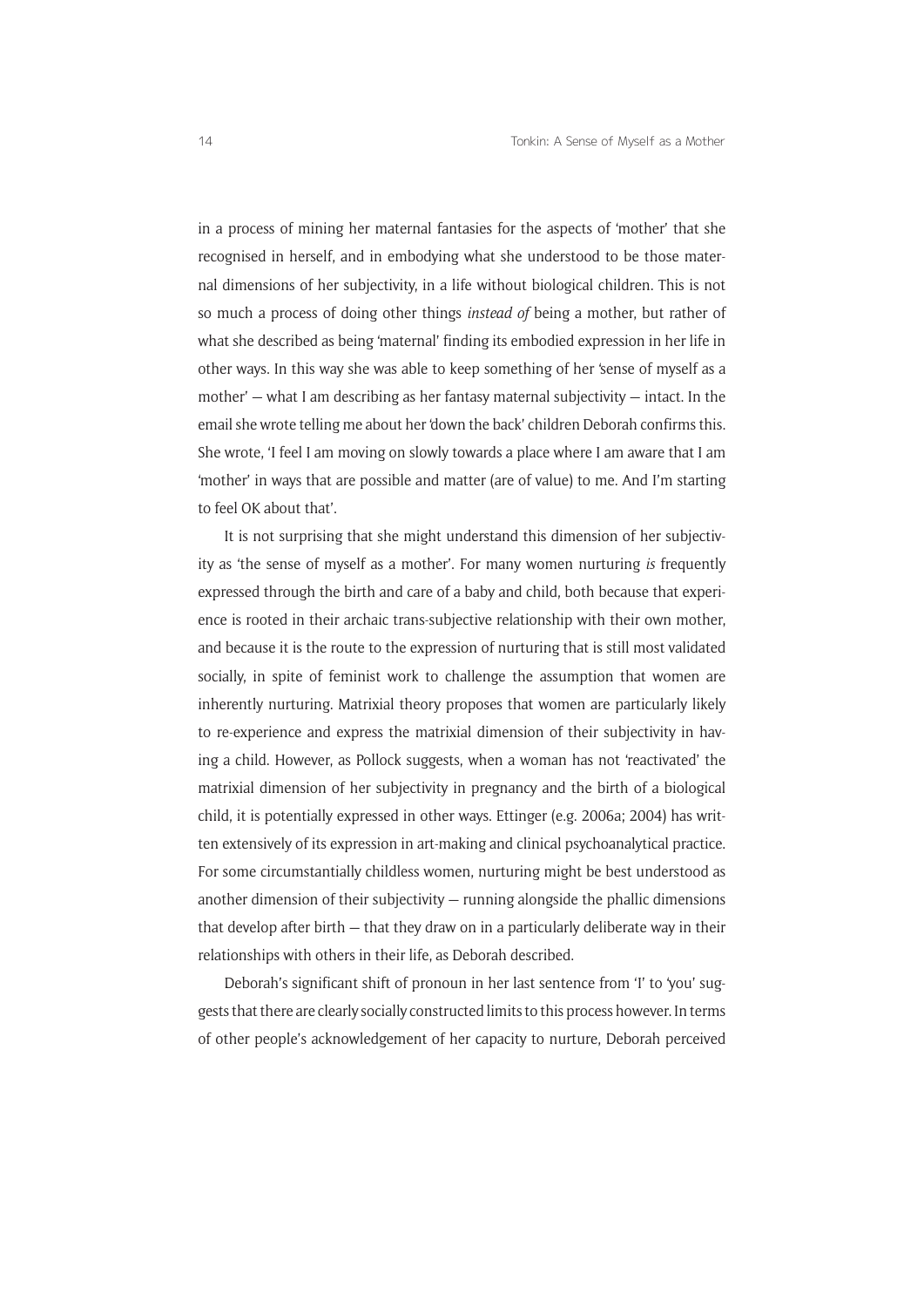these alternative ways of being 'maternal' to be deemed inadequate. This judgment caused her considerable distress; in another part of her interview she commented,

(t)hose are the times, I think, when I feel the pain the most, is when I get a sense that a judgment is being passed. When I feel that people have *no reason* to be making the judgment other than an observation that we don't have children.

For Deborah this judgment implied that being 'maternal' in other ways is popularly understood to be both less adequate than being so as a biological mother  $-$  it's 'not the same', as several participants noted — and also *unacceptable* in some way. Deborah's two little points of laughter and use of the word 'strangely' in the excerpt above were perhaps intended to signal to me that she realized that on a common sense level what she was saying was absurd. They were designed to soften her articulation of the notion that her relationship with others or with pets was in some way enacting her sense of herself as a mother. They were necessary as a narrative device in this way because she perceived that such a notion is understood by others to be laughable at best; at worst objectionable, and unspeakable. She understood it to be 'entirely inappropriate' that the relationships were parental, because values such as nurturing and concern are closely associated with the maternal, and expression of the maternal is limited to the care of children by their (preferably biological) mothers in dominant discourse. Although it was her *experience* that these relationships express her 'sense of myself as a mother' she did not feel comfortable in saying this, and disavowed her own maternality in these relationships.

'And yet'; and yet, even though it did not make sense and was not socially speakable, this was Deborah's experience and she wanted to be as honest and full in her response as she could be. Even as she disavowed it, she also (tentatively) claimed it. Perhaps it was also important to her to honour her experience of that 'maternal' sense of herself, just as it was later when she wrote of my use her fantasy children's names giving them 'a validity or reality I'm pleased to gift them (and myself)'. The 'and yet' was an expression of the tension she experienced in the contrast between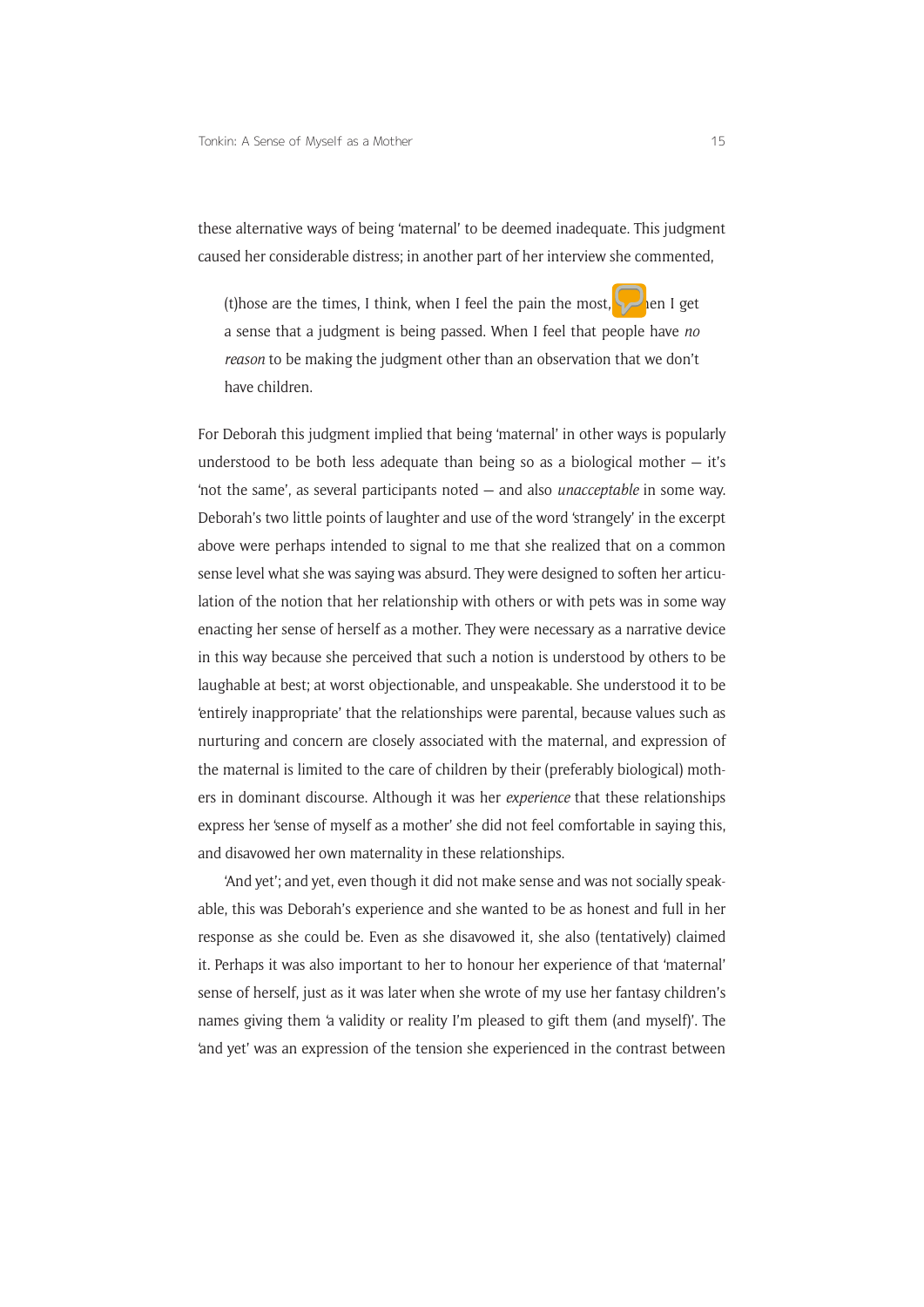her sense of herself as being 'maternal' and the lack of social acknowledgement of this because it had not been expressed in biological motherhood. This 'tension' was not fully articulated in her sentence; one side of it is the way in which her being maternal is not recognised socially, but the other side — the way in which she understands herself in some ways to be a mother — was unspoken; perhaps an 'unthought known' (Bollas 1987, p. 3). In this aspect too, Deborah's experience exceeded the capacity for expression in discourses of maternity.

#### **Conclusion: Cutting across the available discourses of maternity**

Considering Deborah as *already* a mother in some way appears nonsensical, if 'mother' is exclusively indexed to an embodied relationship between a woman and a child, and a woman therefore either 'is' or 'is-not' a (biological or social) mother. I have proposed that her words are more intelligible when 'fantasy mother' is considered as a further dimension of maternal subjectivity that can be understood to begin before a girl's birth, and to continue throughout her lifetime.

In proposing this I am not suggesting that all women *should* have children, nor that all *want* to have children, and that this desire is somehow thwarted or suppressed. In focusing on this aspect of women's maternal subjectivity I have left aside the question of how women make the reproductive choices they do. The ambivalent nature of these fantasies, competing desires, and a variety of social factors all play a part in an increasing number of women choosing not to have children.

Nor am I suggesting that all women 'are' mothers if they imagine themselves to be. Rather I would like to acknowledge that women's conscious and unconscious fantasies of maternity and a child or children have a powerful significance — a *further* reality — that is a precondition of the social reality of a maternal identity, that shapes their experiences of maternity if they go on to have a child, and that has the potential to create material and emotional effects in their lives even *without* their becoming mothers in genetic, gestational or care-giving terms.

Hollway has suggested that caring aspects of maternal subjectivities might become known and available to individuals regardless of whether or not they have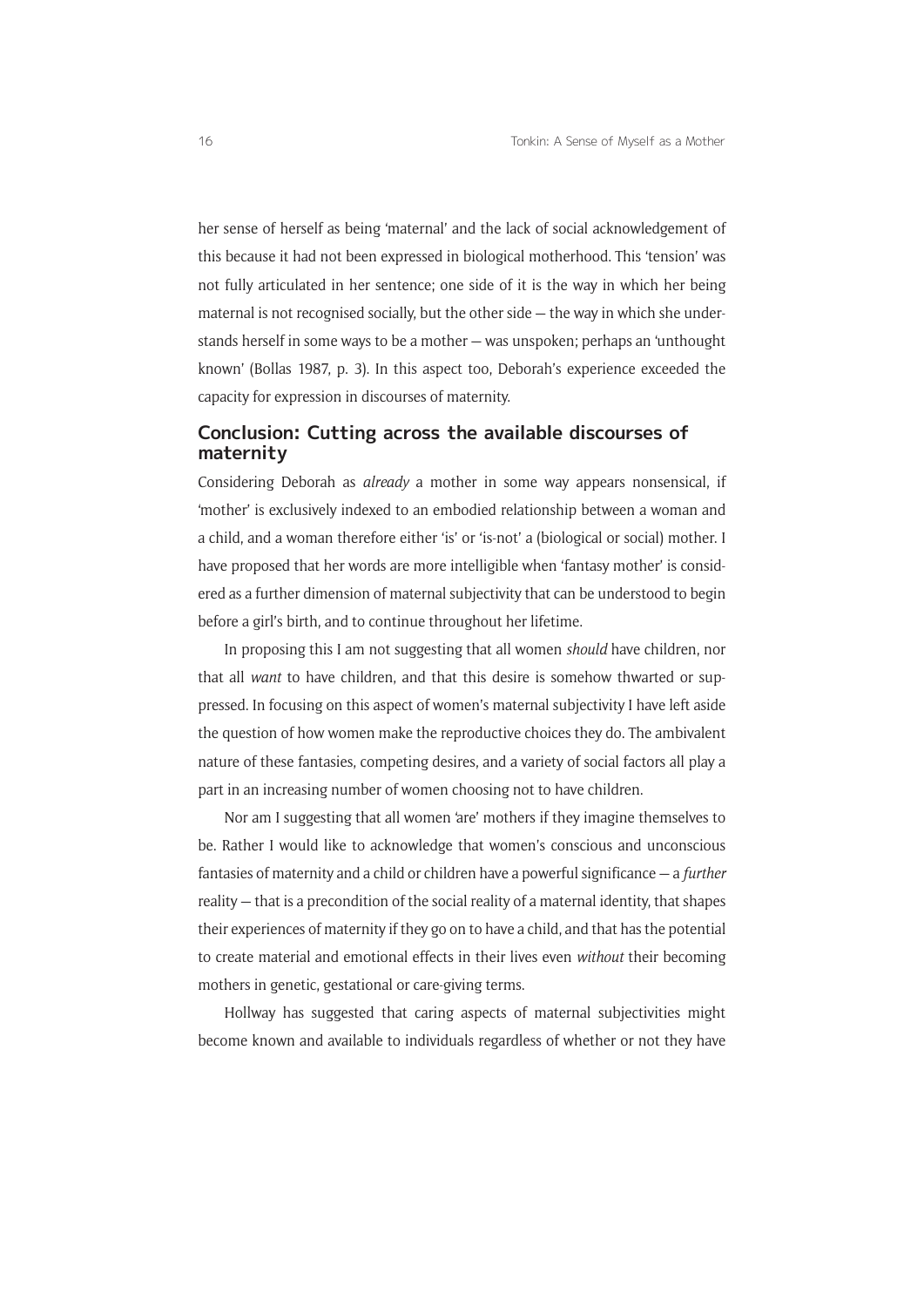children. She writes (2006, p. 80) that 'equivalent capacities to care could be precipitated by other caring relationships and responsibilities, not necessarily by one's own baby'. Deborah's narrative — and those of other women in this study — supports this idea. A matrixial reading makes it possible to conceptualise these aspects of maternal subjectivity as being available to her precisely through the same intersubjective and trans-subjective processes that came into play in developing her fantasies of maternity. That is, that she has drawn on her psychosocial knowing/experiencing of maternal subjectivity as a child and in relationship with her mother in the womb, in embodying aspects of her fantasies of maternity in other nurturing relationships in her adult life.

Stone (2011 p.167) writes that mothers' experiences and development are organized in a 'particular relational or psychical *position —* a distinctive subject-position'. My suggestion that 'fantasy mother' is understood as a powerful dimension of some childless women's subjectivity entails extending theorization of this 'position'. It hinges on the understanding that the development of the *fantasy* element of maternal subjectivity can be conceived as a process that does not begin at birth when a woman 'becomes' a mother, nor even in pregnancy in relation to an embodied foetus, but rather begins in her relationship with her mother in the womb, and continues throughout her life. Indeed, given the way participants talked about their fantasies of becoming a grandmother later in their life, and the impact of *their* mother's fantasies on the development of their own  $-$  even before their conception  $-$  I suggest that a woman's fantasies of maternity can be understood to be unlimited temporally (since they are linked to her mother's own fantasies, and logically, to her mother's and so forth), socially, and relationally.

Why did Deborah find it so hard to 'relinquish' these fantasies, when the physical capacity to embody them had passed? Why do these fantasies persist rather than falling away as these women age and cease to be capable of conception? One explanation might be that despite 40 years of feminist work to dismantle the ideologies that link womanhood with motherhood, femininity, and nurturing, for many women, these understandings of gendered identity persist. Girls still grow up immersed in a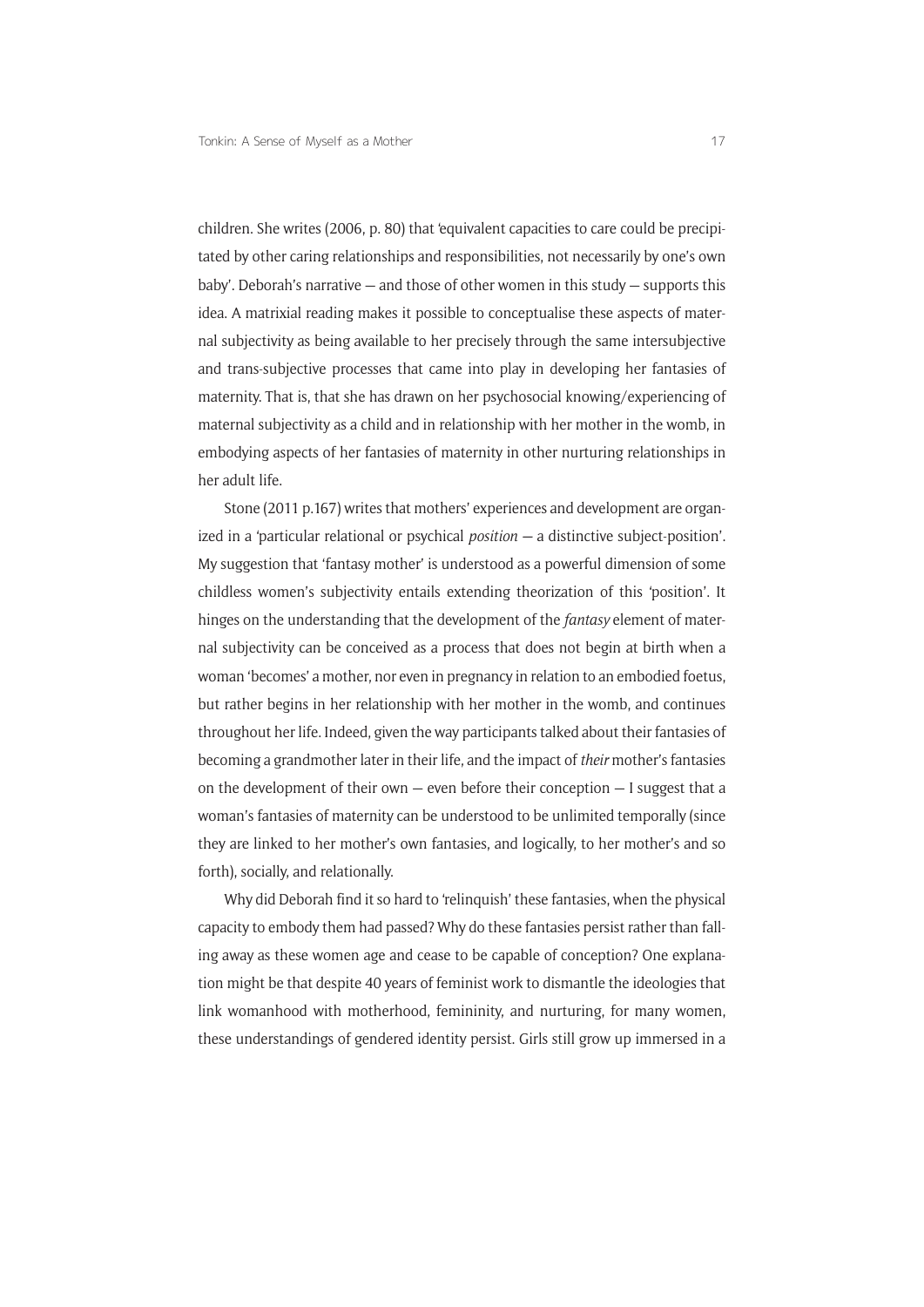culture that teaches them that becoming a mother is a desirable goal for women, and they subsequently value those 'maternal' aspects of themselves and want to embody them. Many of these participants' narratives support this argument; Deborah's 'tension' that 'if you're not a *mother —* you don't have biological children — then you're not maternal, or you're not nurturing, or you're not something' for example, suggests that her perception is that, as far as other people are concerned, she is not understood to be 'maternal' or 'nurturing' because she has not had a child.

However, for me this is not a wholly satisfactory explanation. On the face of it, the idea that nurturing is intrinsic to her would suggest that Deborah was conflating 'woman' and 'nurturing' in an essentialist way, but I do not think this is an adequate analysis. I argue rather that part of her difficulty in talking about these feelings is that she was very anxious *not* to adopt an essentialist approach, but she found it hard to talk about her responses without appearing to do so. It was clear that Deborah herself did not understand the issue in that way, and as I worked with the research materials over time it struck me how many of the women I interviewed were like her; highly articulate, educated, self-reflexive people who had grown up with mothers who identified as feminists, and did so themselves. These participants had a complex understanding of and engagement with the themes and issues that have dominated feminist debate throughout their lifetimes. In spite of this, they did not understand, refer to or explain their experience in these terms. The ways in which many of these participants demonstrated a sophisticated level of acuity around the feminist politics of gender discourse adds weight to my analysis that there is *something* about their experience that these discourses and feminist discourses of biological determinism do not account for; something that the research materials suggest was as an active part of their lives, cutting across the available discourses of maternity, and somehow eluding their capacity to speak of it.

It appears that the creative and satisfying ways in which Deborah and many of the circumstantially childless participants in this study have enacted their maternal fantasies evade available discourses of the maternal. This interpretation is consistent with their perception that their expression of what they experience to be the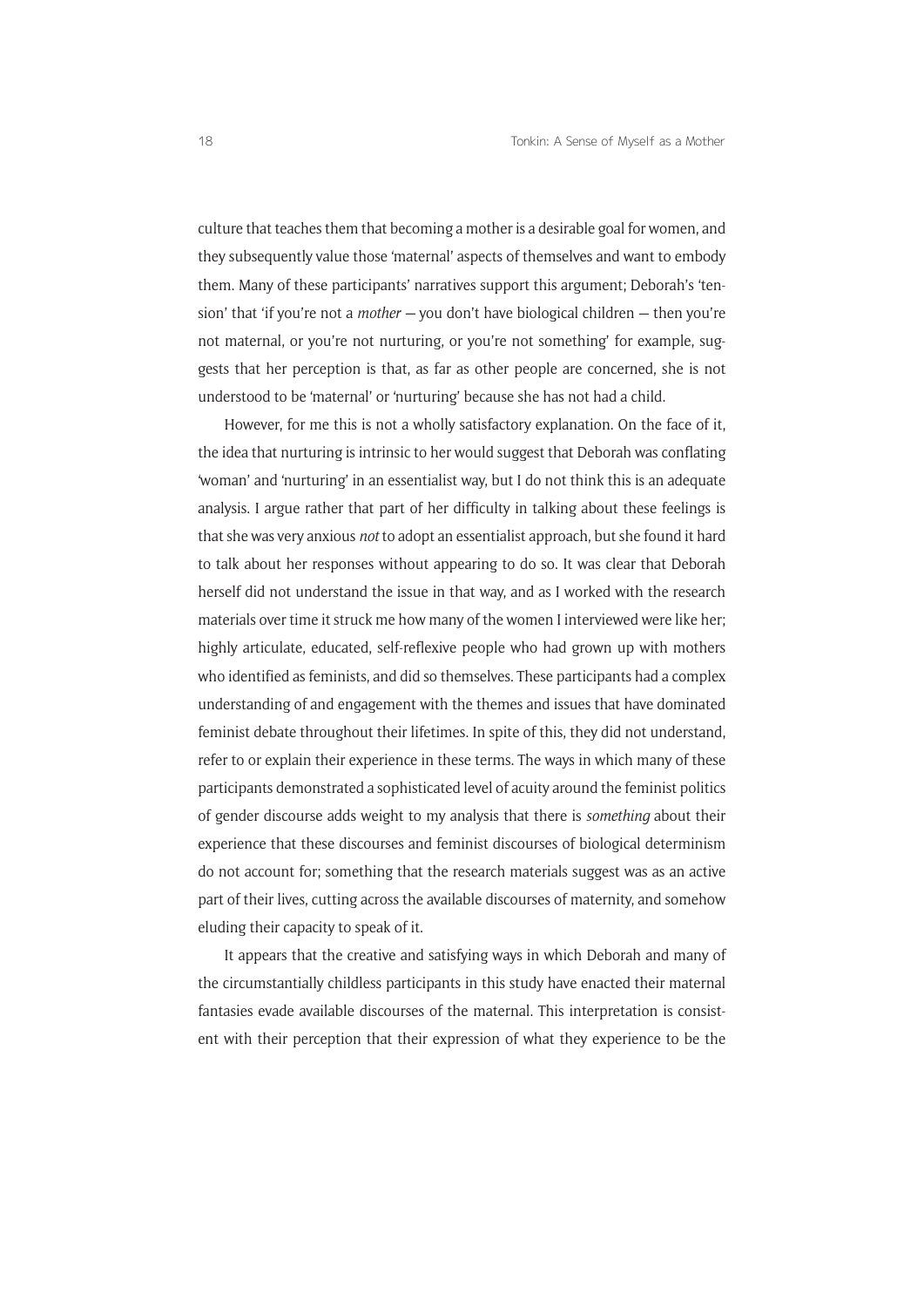maternal aspects of their subjectivity in forms other than being 'mother' are always understood by others in their social worlds to be in some way inferior to the gold standard of ongoing biological mothering; at best as a 'way of coping with childlessness' (Letherby 2012, p. 14), at worst illegitimate and laughable.

#### **Competing Interests**

[[COMPETING INTEREST STATEMENT TO BE PROVIDED]]

#### **References**

- **Baraitser, L** 2006 'Oi Mother, keep ye' hair on!': Impossible transformations of maternal subjectivity. *Studies in Gender and Sexuality*, 7(3): 217–238.
- **Bollas, C** 1987 *The shadow of the unknown: Psychoanalysis of the unthought known*. London: Free Association Books.
- **Boyne, R** 2004 Uterine self-understanding and the indispensable other: Editorial reflections on the work of Bracha Lichtenberg Ettinger. *Theory, Culture & Society*, 21(1): 1–3. DOI:<https://doi.org/10.1177/0263276404040478>
- **Cannold, L** 2000 *Who's crying now? Chosen childlessness, circumstantial childlessness and the irrationality of motherhood*. Melbourne: University of Melbourne.
- **Ettinger, B L** 2004 Weaving a woman-artist with-in the matrixial encounter-event. *Theory, Culture & Society*, 21(1): 69–93. DOI: [https://doi.org/10.1177/026327640](https://doi.org/10.1177/0263276404040480) [4040480](https://doi.org/10.1177/0263276404040480)
- **Ettinger, B L** 2006a *The matrixial borderspace*. Minneapolis: University of Minnesota.
- **Ettinger, B L** 2006b Matrixial trans-subjectivity. *Theory, Culture & Society*, 23(2–3): 218–222. DOI: <https://doi.org/10.1177/026327640602300247>
- **Hadfeld, L, Rudoe, N** and **Sanderson-Mann, J** 2007 Motherhood, choice and the British media: A time to reflect. *Gender and Education*, 19(2): 255–263. DOI: <https://doi.org/10.1080/09540250601166100>
- **Hollway, W** 2006 *The capacity to care: Gender and ethical subjectivity*. Hove: Routledge.
- **Hollway, W** 2009 Maternal Studies: The why and wherefore. *Studies in the Maternal*, 1(1).

**•**The author declares that she has  $n<sub>0</sub>$ competing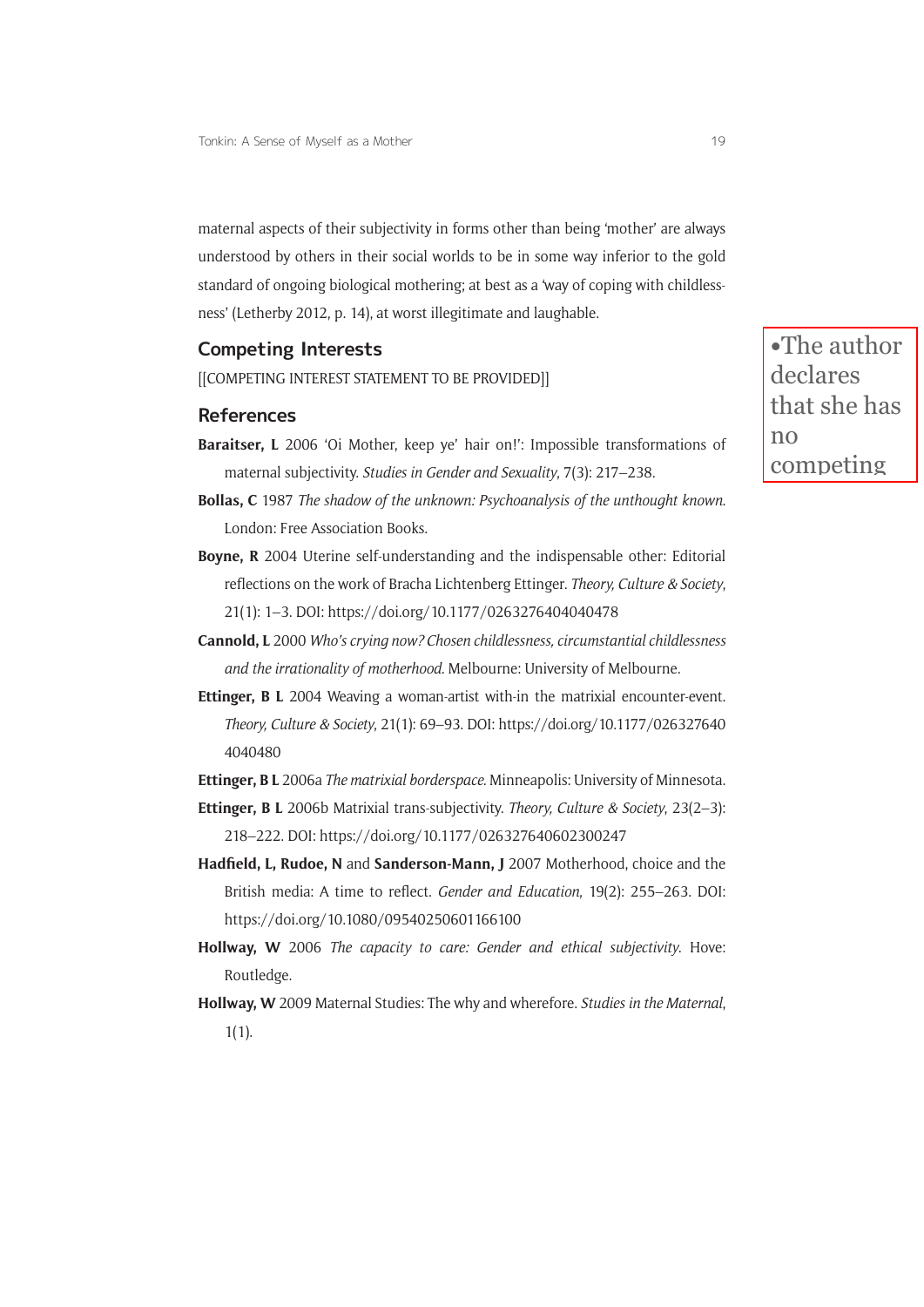- **Hollway, W** 2012a Rereading Winnicott's 'Primary maternal preoccupation'. *Feminism & Psychology*, 22(1): 20–40. DOI:<https://doi.org/10.1177/0959353511411692>
- **Hollway, W** 2012b Review of Stone's (2011) 'Feminism, psychoanalysis, and maternal subjectivity'. *Feminism & Psychology*, 22(4): 547–552. DOI: [https://doi.](https://doi.org/10.1177/0959353512439547) [org/10.1177/0959353512439547](https://doi.org/10.1177/0959353512439547)
- **Hollway, W** 2015 *Knowing mothers: Researching maternal identity change*. Basingstoke: Palgrave Macmillan. DOI:<https://doi.org/10.1057/9781137481238>
- **Klein, M** 1959/1975 Our adult world and its roots in infancy. In: Masud, M and Khan, R (Eds.) *Envy and gratitude and other works*. London: Hogarth Press. pp. 247–263. DOI:<https://doi.org/10.1177/001872675901200401>
- Letherby, G 2012 'Infertility' and 'involuntary childlessness': Losses, ambivalences and resolutions. In: Earle, S, Komaromy, C and Layne, L (Eds.) *Understanding reproductive loss: Perspectives on life, death and fertility*. Farnham: Ashgate Publications Ltd., pp. 9–22.
- **Lichtenberg-Ettinger, B L** 1997 The feminine/prenatal weaving in matrixial subjectivity-as-encounter. Psychoanalytic Dialogues: *The International Journal of Relational Perspectives*, 7(3): 367–405.
- **Mazzei, L** and **Jackson, A** (eds.) 2009 *Voice in qualitative inquiry*. London and New York: Routledge.
- **McAllister, F** and **Clarke, L** 1998 *Choosing Childlessness*. York: Family Policy Centre, Joseph Roundtree Foundation.
- **Miller, T** 2005 *Making sense of motherhood: A narrative approach*. Cambridge: Cambridge University Press. DOI: <https://doi.org/10.1017/CBO9780511489501>
- Pollock, G 2006 Introduction. Femininity: Aporia or sexual difference? In: Ettinger, B L (Ed.) *The matrixial borderspace*. Minneapolis and London: University of Minnesota Press.
- Pollock, G 2009 Mother trouble: The maternal-feminine in phallic and feminist theory in relation to Bracha Ettinger's elaboration of matrixial ethics/aesthetics. *Studies in the Maternal*, 1(1): 1–31. DOI:<https://doi.org/10.16995/sim.114>

**Raphael-Leff, J** 2009 Maternal subjectivity. *Studies in the Maternal*, 1(1).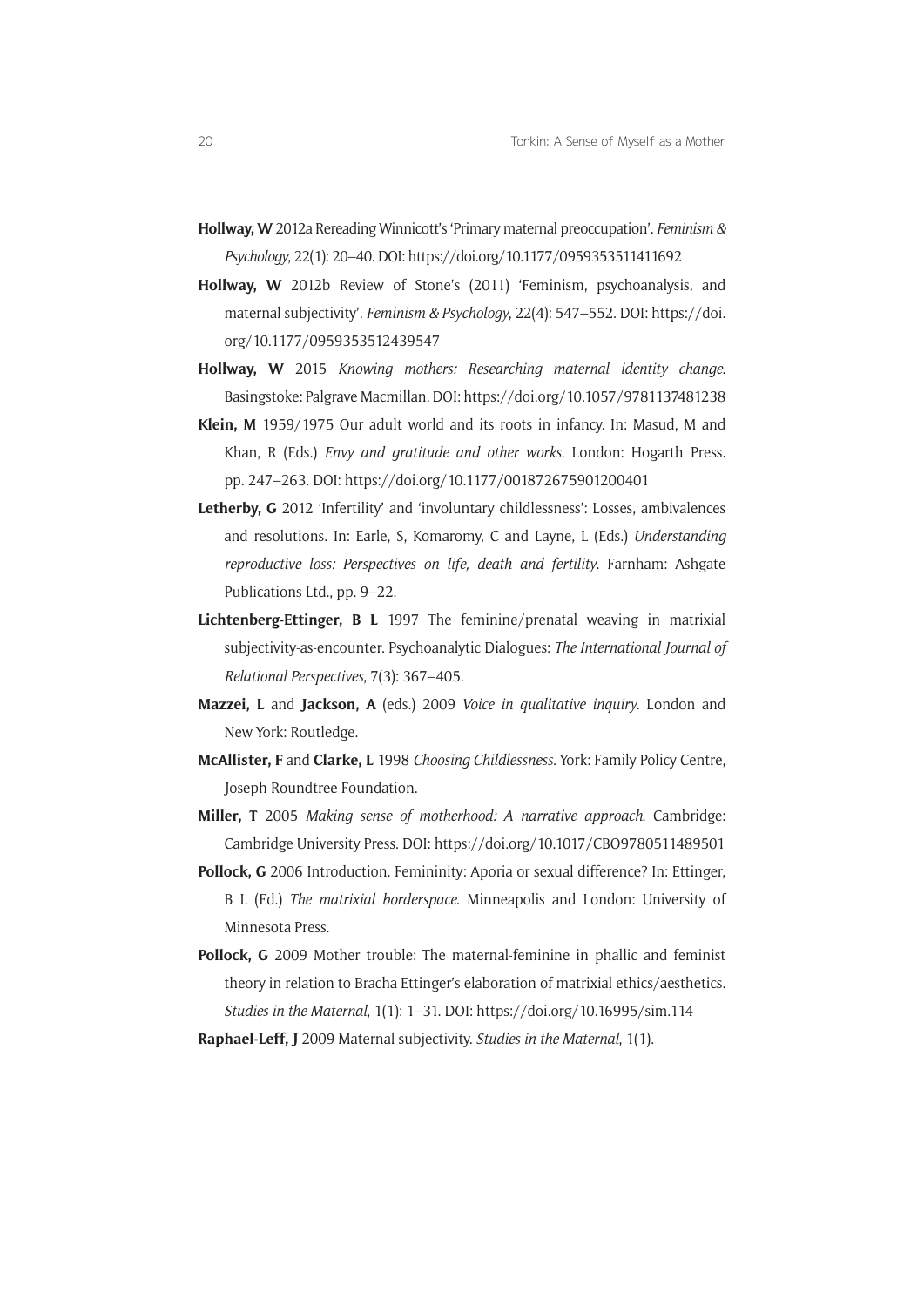- **Stern, D** 1999 *The interpersonal world of the infant: A unifed view of parent-infant psychotherapy*. London: Karnac.
- **Stone, A** 2011 *Feminism, psychoanalysis, and maternal subjectivity*. London: Routledge.
- **Stone, A** 2012 Maternal memory and lived time. *Studies in the Maternal*, 4(1): 1–27. DOI:<https://doi.org/10.16995/sim.47>
- **Thomson, R, Kehily, M J** and **Sharpe, S** 2011 *Making modern mothers*. Bristol: Policy Press.
- **Tonkin, L** 2012 Haunted by a Present Absence. *Studies in the Maternal*, 4(1).
- **Tonkin, L** 2014 *Fantasy and loss in Circumstantial Childlessness*. Doctoral thesis, University of Canterbury: NZ.
- **Tonkin, L** 2015 Caught in the Margins: Childlessness as an unexpected consequence of life choices. In: Raith, L, Jones, J and Porter, M (Eds.) *Mothers at the margins: Stories of challenge, resistance and love*. Newcastle Upon Tyne: Cambridge Scholars Publishing, pp. 62–73.
- **Van Balen, F** and **Inhorn, M** 2002 Interpreting infertility: A view from the social sciences. In: Van Balen, F and Inhorn, M (Eds.) *Infertility around the globe; New thinking on childlessness, gender, and reproductive technologies*. Los Angeles and Berkeley: University of California Press, pp. 3–32.
- **Welldon, E** 2006 Why do you want to have a child? In: Alizade, A (Ed.) *Motherhood in the twenty-frst century*. London: Karnac.
- **Winnicott, D** 1971 *Playing and reality*. London: Tavistock Publications Ltd.
- **Winnicott, D** 1958 *Collected papers: Through paediatrics to psychoanalysis*. London Tavistock, London.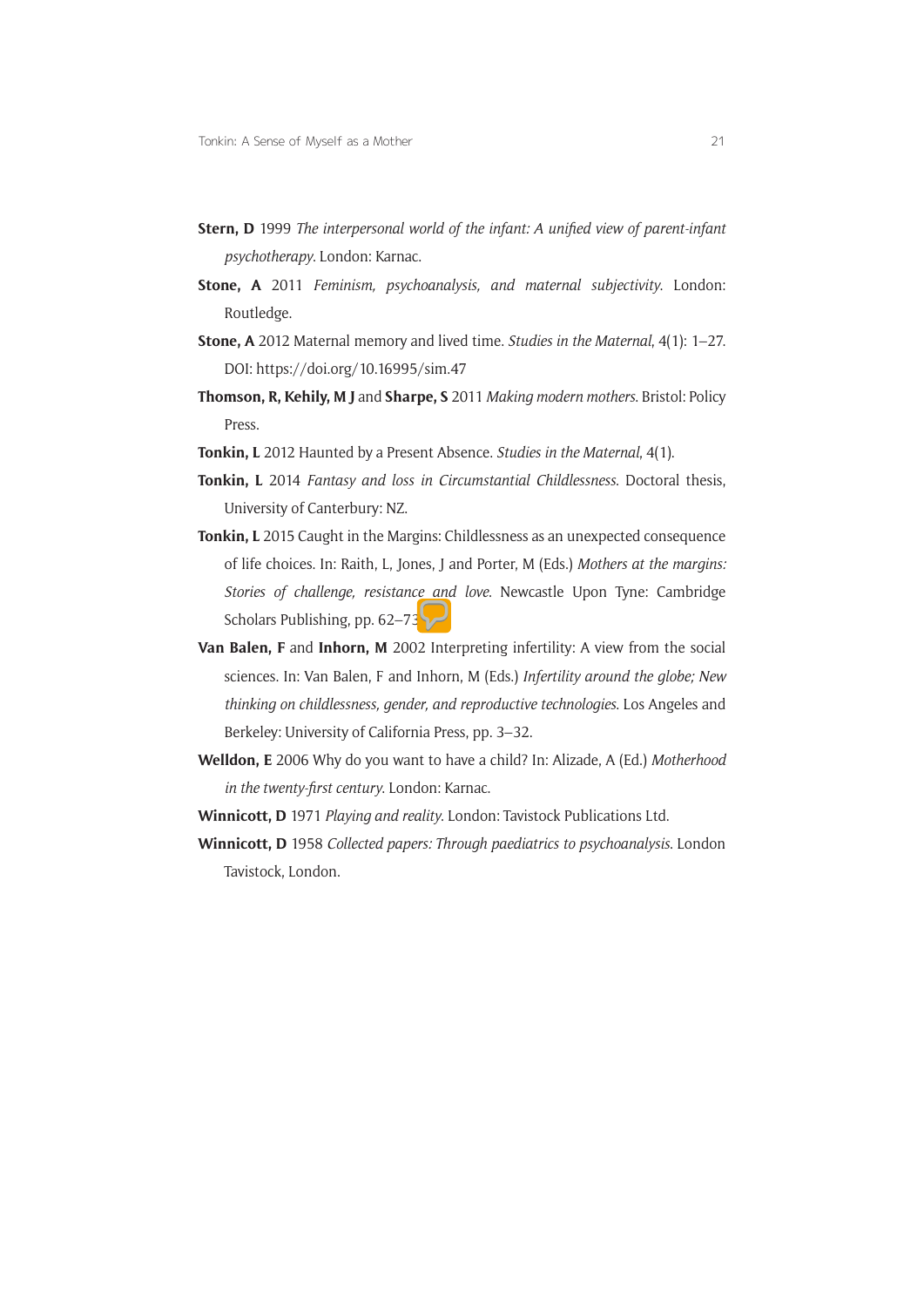22 Tonkin: A Sense of Myself as a Mother

**How to cite this article:** Tonkin, L 2017 'A Sense of Myself as a Mother': An Exploration of Maternal Fantasies in the Experience of 'Circumstantial Childlessness'. Studies in the Maternal, X(X): X, pp. 1–22, DOI:<https://doi.org/10.16995/sim.244>

**Published:** XX Month 201X

**Copyright:** © 2017 The Author(s). This is an open-access article distributed under the terms of the Creative Commons Attribution 4.0 International License (CC-BY 4.0), which permits unrestricted use, distribution, and reproduction in any medium, provided the original author and source are credited. See<http://creativecommons.org/licenses/by/4.0/>.

ወዝ **-**

Studies in the Maternal is a peer-reviewed open access **OPEN ACCESS 3** journal published by Open Library of Humanities.